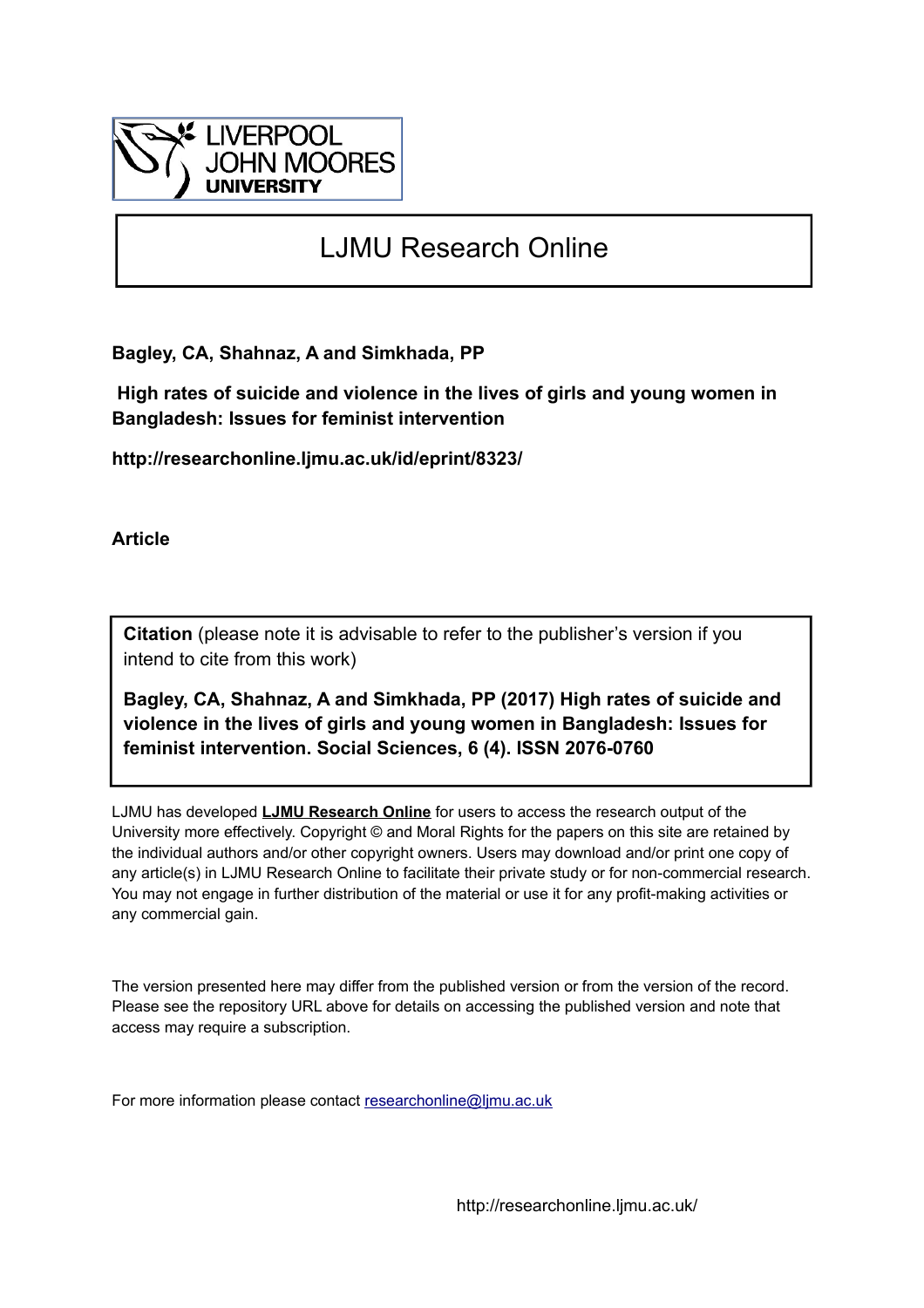



## *Article* **High Rates of Suicide and Violence in the Lives of Girls and Young Women in Bangladesh: Issues for Feminist Intervention**

## **Christopher Adam Bagley \*, Afroze Shahnaz and Padam Simkhada**

Public Health Institute, Liverpool John Moores University, Liverpool L32ET, UK; shahnazafroze@yahoo.se (A.S.); P.P.Simkkhada@ljmu.ac.uk (P.S.)

**\*** Correspondence: chrisbagley2@gmail.com or C.A.Bagley@ljmu.ac.uk; Tel.: +44-1625-477060

Received: 6 September 2017; Accepted: 3 November 2017; Published: 14 November 2017

**Abstract:** Deaths by suicide in Bangladesh have an atypical sex ratio, with higher rates in females than in males—a characteristic shared with several countries in Southern Asia. Reasons for this are explored in this paper. An examination of the social structure of Bangladesh suggests that girls and women are subjected to higher rates of sexual and physical violence compared with males, especially in rural and urban slum areas. This violence is often linked to the enforced marriage of young girls to older men. A systematic review of 24 studies on suicide and suicidal behaviors in Bangladesh has shown that suicide death rates are exceptionally high in younger women, at a rate of about 20 per 100,000, more than twice the rate in males aged less than 49. In girls aged 15 to 17, the estimated suicide rate is 14 per 100,000, 50% higher than in males. Because of problems in obtaining systematic data on deaths by suicide, these rates are likely to be underestimates. Extreme poverty and lack of education have been recorded as factors in deaths by suicide, although there are methodological problems in reaching such conclusions. We speculate that some of the "suicides" (especially those using poison) may in fact be cases of murder. A dowry system (not sanctioned by Islam) is thought to be a major cause of family poverty, and violence experienced by young girls. In proposing solutions, we argue the case (as Muslims) for the support of an Islamic feminism which urges better support for girls growing up in extreme poverty.

**Keywords:** Bangladesh; adolescent suicide; female suicide; self-poisoning; gender violence; Islam; poverty; Islamic feminism

*Every year on September 10, World Suicide Prevention Day is an opportunity to raise awareness and increase literacy on a highly complex and wide-reaching global health problem. WHO estimates that around 800,000 people die by suicide every year, but this number is likely to be just the tip of the iceberg: for reasons that include the stigma shrouding suicide in many cultures, the lack of adequate vital registration systems, or even the arduous administrative steps that go with the registration of a self-inflicted death, many suicides remain undetected or are routinely misclassified. Regardless of the limitations in the available data, suicides are without doubt among the top 20 causes of death worldwide, and the second leading cause of mortality among people aged 15–29 years, with great variations by region and population group. Perhaps surprisingly but also worryingly, close to 80% of suicides are thought to occur in low-income and middle-income countries (LMICs), where fewer public health resources and reduced access to mental health services limit prevention efforts*. Editorial *Lancet Global Health* [\(Lancet](#page-16-0) [2017\)](#page-16-0).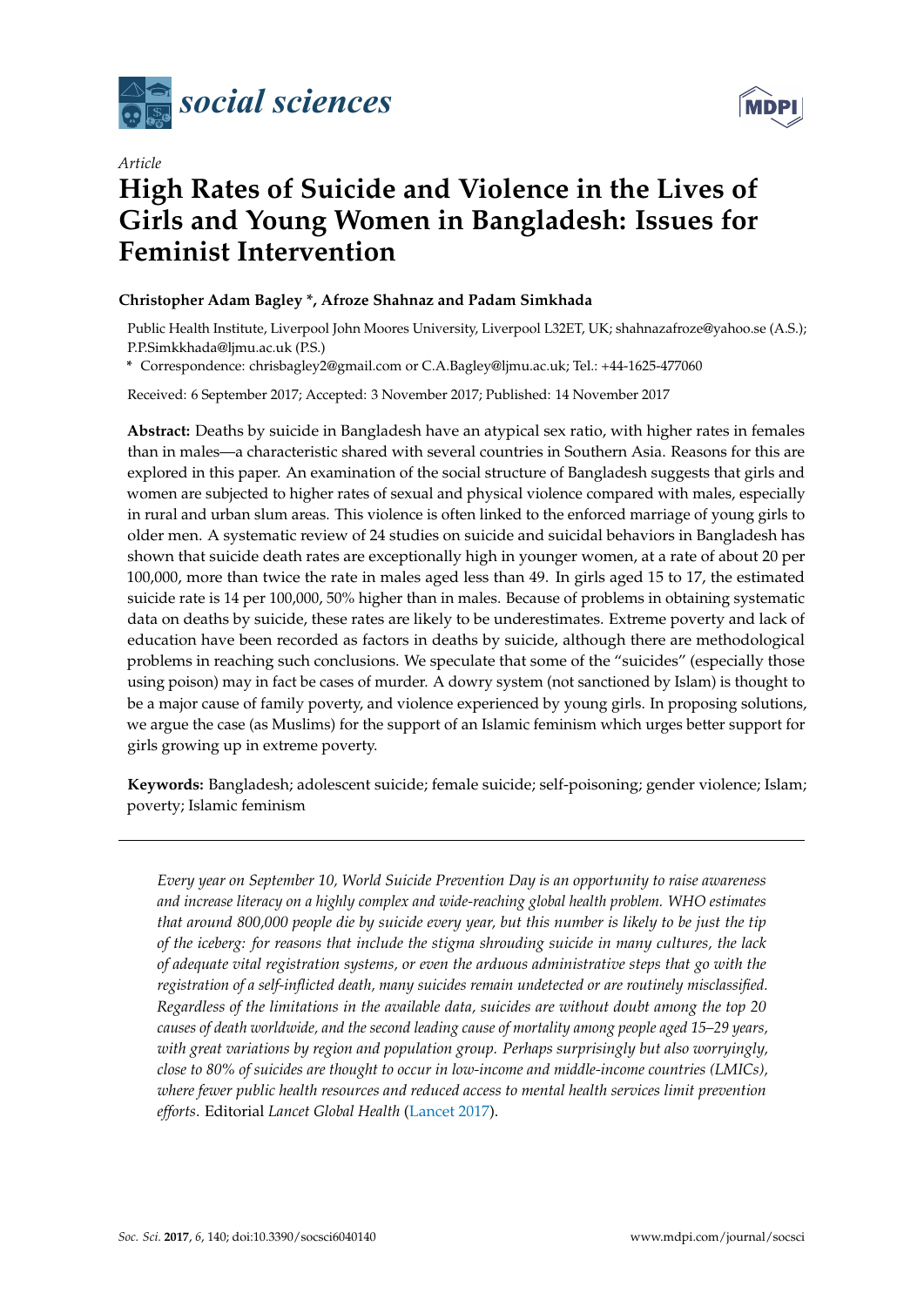### **1. Introduction: Why Are Suicide Death Rates in Bangladeshi Females So High, Compared with Those in Males?**

The World Health Organization, in issuing periodic information on completed suicide [\(WHO](#page-17-0) [2014,](#page-17-0) [2017\)](#page-17-1), offers a warning to those who try and interpret the data presented on 183 world nations. The quality of the information on suicide rates (that is, the reliability and validity of the rates of suicide submitted by different countries) is not guaranteed by the WHO. Actual rates may vary according to methods of case finding, which differ according to medico-legal systems, and cultural views concerning suicide, of contrasted countries. For this reason, [Silverman and De Leo](#page-16-1) [\(2016\)](#page-16-1) advocate much greater international co-operation in standardizing the terms used in deciding whether a death has been caused by suicide, including an agreement between different national jurisdictions of whether such a death is suicide, beyond reasonable doubt.

Where systems of deciding cause of death are carried out systematically, by a legally-trained forensic pathologist following clear legal guidelines—as in, say the Medical Examiner systems in Europe and North America—there is reasonable certainty that most deaths by suicide are counted. However, in developing countries where registration of births and deaths is not standardized, and where stigma, both social and religious, is attached to the act of suicide, estimates emerging from national governments may seriously underestimate the rate of deaths by suicide [\(Pritchard and](#page-16-2) [Amanullah](#page-16-2) [2007;](#page-16-2) [Colucci and Lester](#page-14-0) [2012\)](#page-14-0).

Given this reservation, we approach the WHO data on international rates of suicide with caution, including the rate of suicide (especially that of youth suicide) in Bangladesh, a country in which we have a particular interest. However, [Wasserman et al.](#page-17-2) [\(2005\)](#page-17-2), in their review of international data on youth suicide, draw on WHO data for only 90 countries for whom reliable data seemed to be available: Bangladesh was not one of those countries.

Table [1,](#page-3-0) drawn from [WHO](#page-17-1) [\(2017\)](#page-17-1) data for 183 countries which reported on the numbers of deaths by suicide for the year 2015, gives rates by gender for the most populous Western nations (i.e., those in whom a majority of the population are of European-ancestry), and of countries in Asia with populations of more than five million. This group contains the leading nations in which the male to female suicide rates are, unlike those of the Western nations (in which the ratio is about three male suicides for every one female suicide), much closer to parity (in Wasserman et al.'s 90-country comparison, the average male rate was 10.4 per 100,000, and the female rate was 4.1). From the [WHO](#page-17-1) [\(2017\)](#page-17-1) data, Bangladesh has the *highest* ratio of female to male suicides of any world nation, followed by China, Pakistan, Nepal, and India. Sri Lanka has one of the highest recorded suicide rates for males in any country with a population exceeding 5 million.

As [Jordans et al.](#page-15-0) [\(2014\)](#page-15-0) conclude from their scoping review of suicide in South Asia, rates are high compared with the rest of the world, but methods of case-recording are underdeveloped. This bias in statistical reporting most likely means that deaths by suicide are *undercounted* in developing countries. "False positives"—recording a suicide death when it did not occur—seems unlikely. We do, however, discuss below the possibility that in Bangladesh, an unknown number of murders of young women are actually disguised as suicide.

This paper reviews the literature on suicide (and other forms of violent injury and death) in Bangladesh, searching for indicators of why, compared with males, the suicide rate in young Bangladeshi females is so high. We do so on the assumption that surveillance systems for recording causes of death in Bangladesh are not well-developed, and because of the stigma which attaches to self-killing in a mainly (89%) Muslim nation, suicide is almost certainly underreported [\(Canetto](#page-14-1) [2015\)](#page-14-1). We have, therefore, to look in detail at studies which have been published on suicidal behaviors in Bangladesh, for clues.

Table [1](#page-3-0) is divided into halves: the most populous Western nations (i.e., those with a majority of population of European origin), in the top half, and the Asian countries with populations of more than five million in the bottom half. The Western nations show a consistent pattern of suicide rates in males, at more than 2.5 times those in females. In contrast, the countries with the world's highest female to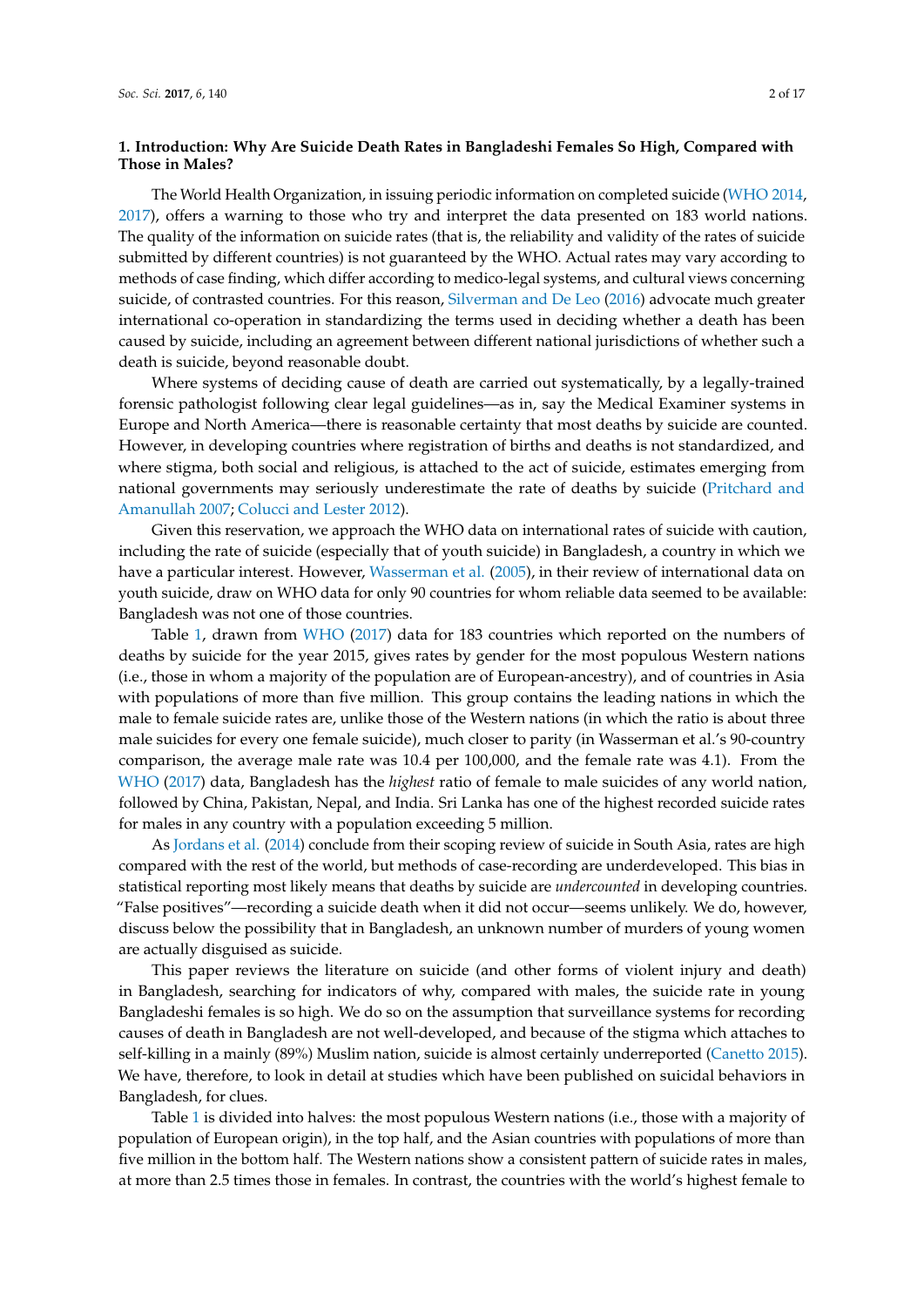male suicide ratio (Bangladesh, Nepal, India, and Pakistan) tend to form a contiguous cluster in Asia, while China shows the unique pattern of a relatively high rate of deaths by suicide in both genders. South Korea and Japan also display a particular pattern, with very high rates in males, which are more than double the rate in females. Sri Lanka stands out as a puzzling case with very high rates in males.

| Country     | Males, Rate<br>per 100,000 | Females, Rate<br>per 100,000 | M:F Ratio of Suicide per 100 K<br>(Rank Out of 183 Nations) |
|-------------|----------------------------|------------------------------|-------------------------------------------------------------|
| USA.        | 19.5                       | 5.8                          | 3.54(134)                                                   |
| Canada      | 15.3                       | 5.6                          | 2.73(68)                                                    |
| Germany     | 13.9                       | 4.5                          | 3.08(79)                                                    |
| France      | 19.0                       | 5.9                          | 3.22(95)                                                    |
| <b>UK</b>   | 11.7                       | 3.3                          | 3.66(148)                                                   |
| Australia   | 15.3                       | 5.6                          | 2.73(68)                                                    |
| Bangladesh  | 5.3                        | 6.6                          | 0.80(1)                                                     |
| China (PRC) | 7.7                        | 9.6                          | 0.80(2)                                                     |
| Pakistan    | 2.5                        | 2.4                          | 1.04(3)                                                     |
| Nepal       | 8.2                        | 8.5                          | 1.32(4)                                                     |
| India       | 17.9                       | 14.3                         | 1.26(5)                                                     |
| Cambodia    | 17.9                       | 8.5                          | 2.10(7)                                                     |
| Myanmar     | 5.9                        | 3.3                          | 1.79(6)                                                     |
| Malaysia    | 9.5                        | 3.4                          | 2.79(69)                                                    |
| Japan       | 21.7                       | 9.2                          | 2.38(21)                                                    |
| Sri Lanka   | 58.7                       | 13.3                         | 4.23(160)                                                   |
| Indonesia   | 4.5                        | 1.6                          | 2.81(75)                                                    |
| Vietnam     | 11.3                       | 3.4                          | 3.22(85)                                                    |
| South Korea | 36.1                       | 13.3                         | 2.69(66)                                                    |

<span id="page-3-0"></span>**Table 1.** World Health Organization (WHO) Data on Suicide Rates by Gender, Selected Countries, 2015.

Source of Data: Age-Adjusted Suicide Rates World Health Organization [\(WHO](#page-17-1) [2017\)](#page-17-1).

Bangladesh is not one of the countries in which a well-established medical examiner or coroner system adjudicates on causes of suspicious death, so the rates published by the World Health Organization [\(WHO](#page-17-3) [2007,](#page-17-3) [2017\)](#page-17-1) are likely to be underestimates of rates in both genders. There have been, however, a number of specific studies which have estimated suicide rates in regions, or in special populations in Bangladesh, published during the past three decades, allowing us to offer estimates of rates of death by suicide [\(Shahnaz et al.](#page-16-3) [2017\)](#page-16-3).

#### **2. Deaths by Suicide in Asia**

Suicide is a major public health problem in Asia, where the suicide rate exceeds the global average, despite problems of underestimated rates in low-to-middle-income (LMIC) countries [\(Chen et al.](#page-14-2) [2012;](#page-14-2) [Beautrais](#page-14-3) [2006\)](#page-14-3). In Asia, suicide rates are higher in the South Asian region [\(Jordans et al.](#page-15-0) [2014\)](#page-15-0). In Sri Lanka, the rate is exceptionally high, at more than 35 per 100,000 population [\(Krug et al.](#page-15-1) [2000;](#page-15-1) [Khan and Reza](#page-15-2) [2000\)](#page-15-2). Similar high rates of suicidal deaths have been observed in Nepal, with rates of 25 per 100,000, with the rates for men and women being 30 and 20 per 100,000. These are estimates from locally-based research, and greatly exceed the 'official' WHO ratet has been further observed that unmarried women aged 10–24 years are at most risk of suicide in Nepal [\(Simkhada et al.](#page-16-4) [2015\)](#page-16-4).

In most high-income countries, mortality reporting systems are well-established, but this aspect of health surveillance is generally not adequately addressed in public health systems in LMICs [\(Mashreky et al.](#page-16-5) [2013\)](#page-16-5). Suicide deaths mainly occur at home, and indeed some deaths may be unreported, so information about cause of death in official statistics is often absent or unreliable. In some rural areas or regions of LMICs, suicide data are not available, and if available, their validity may be questionable, especially when a suicide attempt is illegal, and self-killing offends religious values [\(Khan](#page-15-3) [2005;](#page-15-3) [Jordans et al.](#page-15-0) [2014;](#page-15-0) [Varnik](#page-16-6) [2012\)](#page-16-6). It is likely that in LMICs, the actual rate of deaths by suicide is significantly higher than the recorded one, while that in developed countries, with their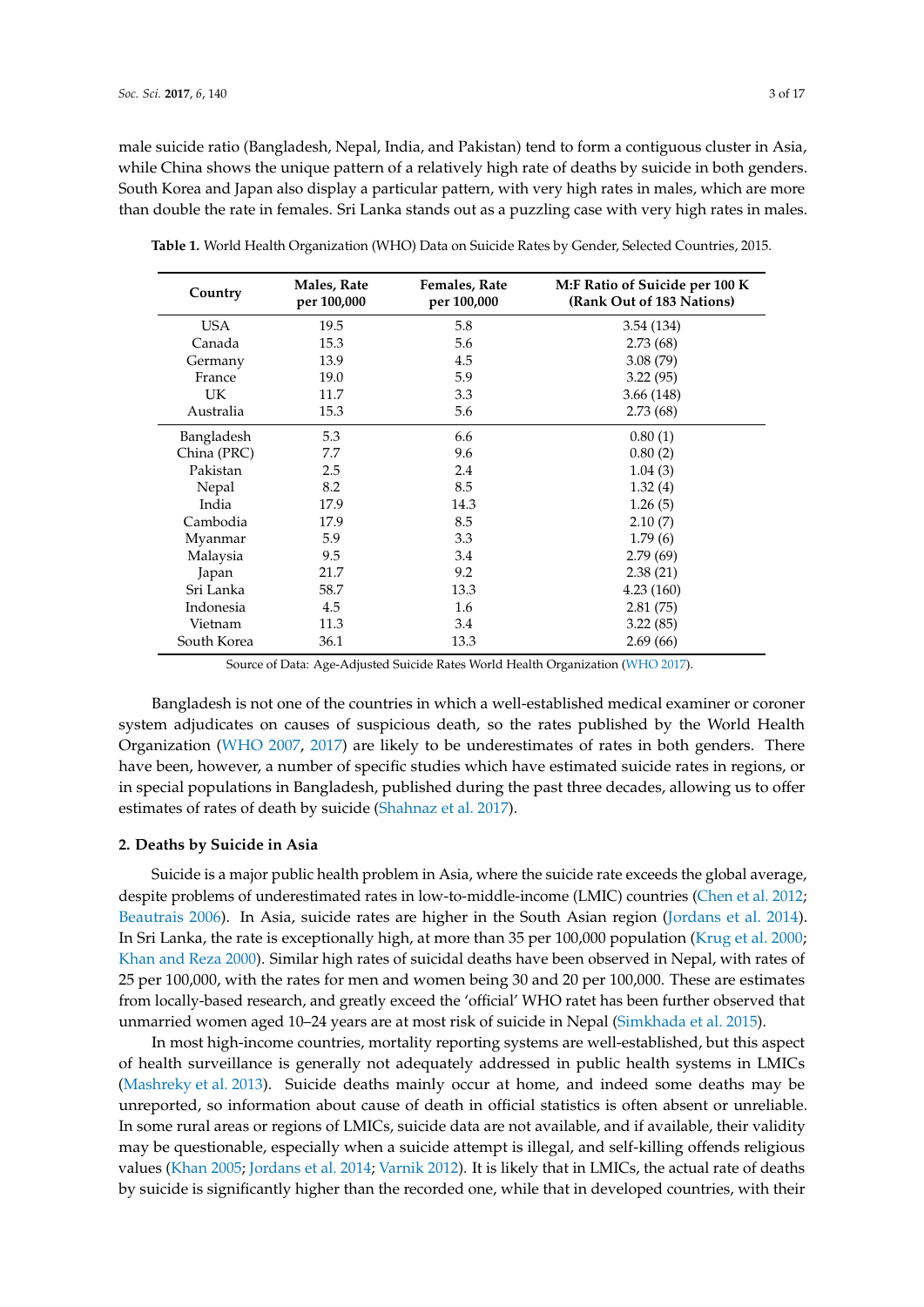well-developed coroner and medical examiner systems, is more likely to be accurate. If that is the case, reported differences in rates between developed and developing countries may be much higher than currently estimated.

#### **3. The Cultural Context of this Review—Bangladesh**

Bangladesh is a densely populated country, with 166 million people living in an area of 147,570 sq. km., bordered by India, a small border with Myanmar, and access to the ocean via river deltas. Most (89%) of the people are nominally Muslim; the second largest religious affiliation is Hinduism. More than 70 percent of the population live in rural areas [\(BBS](#page-14-4) [2014\)](#page-14-4). Income inequality is high and increasing [\(Lewis](#page-16-7) [2011;](#page-16-7) [Matin et al.](#page-16-8) [2014;](#page-16-8) [Nuruzzaman](#page-16-9) [2017\)](#page-16-9). 31 percent, or around 43 million adults, in the lowest income sector live in extreme poverty, with incomes equivalent to \$2 a day, or less. Poverty is associated with poor maternal and child health, and the health gap between economically advantaged and economically poor children in terms of stunted growth in children is actually increasing [\(Huda et al.](#page-15-4) [2017\)](#page-15-4). Tropical monsoons and frequent floods and cyclones inflict heavy damage on infrastructure and agriculture almost every year. Drowning is a major cause of death [\(Hussain et al.](#page-15-5) [2000;](#page-15-5) [Alam et al.](#page-14-5) [2014;](#page-14-5) [Alonge et al.](#page-14-6) [2017\)](#page-14-6).

A patriarchal social system is dominant. Women are subordinated to men both within the household, and in society at large, often in contradiction of Qur'anic, Sunnah, and Sharia principles [\(Chowdhury](#page-14-7) [2016;](#page-14-7) [Hashmi](#page-15-6) [2000\)](#page-15-6). These culture-based (rather than religious-based) normative structures surround the unequal treatment of female children and women. Gender inequality and discrimination against women is a common (but rarely discussed) factor in Bangladesh society [\(Parveen](#page-16-10) [2007\)](#page-16-10). Early marriage of female children is a major problem. Nearly two-thirds of girls are married before the age of eighteen and in many rural areas, more than a quarter of girls are married before they reach fifteen, the highest proportion of child marriages in South Asia [\(Islam et al.](#page-15-7) [2016\)](#page-15-7). Effective legislation to prevent the marriage of very young girls is lacking [\(Dearden](#page-14-8) [2017\)](#page-14-8). The practice of child marriage is perpetuated by poverty, linked with a traditionally patriarchal society in rural areas, and in the rural-to-urban migrants living in slum dwellings in cities [\(Hossain](#page-15-8) [2010\)](#page-15-8).

## *3.1. The Dowry Issue and Violence Imposed on Females*

Considering the issue of "dowry payments" offers an important case study in our understanding of how Bangladesh, a nominally Muslim nation, has not absorbed Qur'anic values with regard to the rights of women. *The Fiqh of Marriage*, the body of law derived from Qur'an and Sunnah (the latter referring to how Qur'anic principles are reflected in the life and teachings of Prophet Muhammad) is clear and unambiguous [\(Ghaanim al-Sadlaan](#page-15-9) [1999\)](#page-15-9). Surah 4 *Women*, of The Qu'ran clearly states (verses 4 and 24) that the dower is a gift from the groom (or his father) *to* the bride, minimally of goods worth about £20 (at today's values), or any larger amount that the groom can afford to give. Even on divorce, a wife will never have to repay this; and after divorce, the groom is obliged to maintain his former wife and her children at the same level she enjoyed during marriage. This Islamic law of marriage is largely ignored in Bangladesh [\(Chowdhury](#page-14-9) [2010,](#page-14-9) [2016\)](#page-14-7).

For very poor families, female children are often considered to be an economic burden. Thus, for families living in extreme poverty, marrying daughters to older men is often a survival strategy, albeit one imposed by male hegemony. However, dowry payments (from the female's family to the husband, the *opposite* of what Islamic law requires) are common in Bangladesh [\(Chowdhury](#page-14-9) [2010,](#page-14-9) [2016\)](#page-14-7), but payments required are lower when girls are younger (the closer a girl's age is to her eventual fertility, the higher the cost of the dowry required—for the husband, feeding a fertile wife and enduring the inconvenience of her child will devalue her as a chattel of labor, and makes her a poor bargain). Younger, pre-fertile girls are sold more cheaply to older men (whom the child has never met before) as chattels, servants, and domestic and sexual slaves, as goods to be traded in one of the many legal brothels of Bangladesh, or to be internationally trafficked into a brothel in India or elsewhere [\(Blanchet](#page-14-10) [2005,](#page-14-10) [2010;](#page-14-11) [Bagley et al.](#page-14-12) [2017a\)](#page-14-12).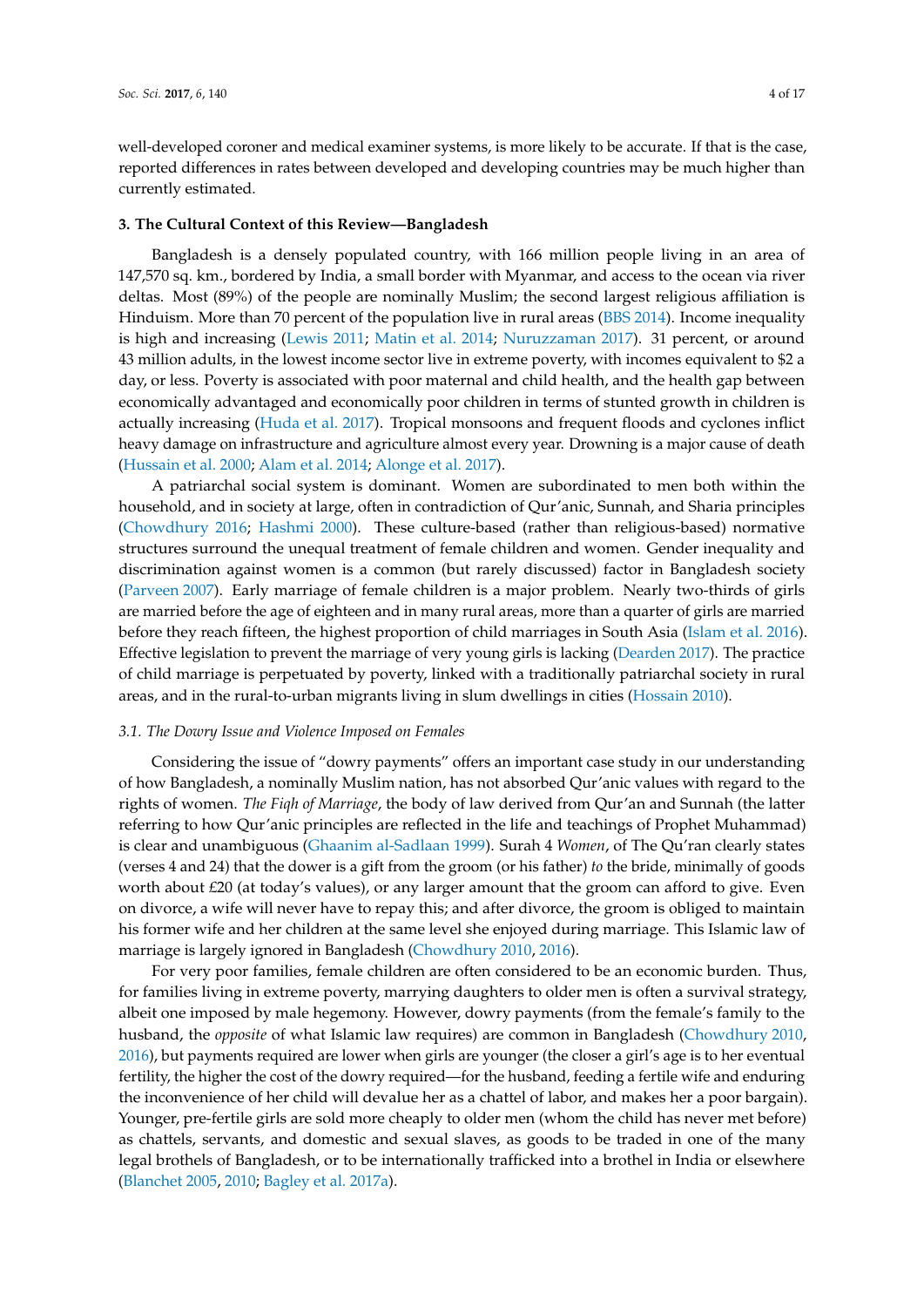Despite Qur'anic principle specifically forbidding the killing of infant girls because they would be an economic burden, female infanticide does occur [\(Blanchet](#page-14-13) [2008\)](#page-14-13). However, rates of female infanticide seem to be lower in Bangladesh than in another Islamic nation, Pakistan [\(Miller](#page-16-11) [1984;](#page-16-11) [Grant](#page-15-10) [2017;](#page-15-10) [Bagley et al.](#page-14-12) [2017a\)](#page-14-12).

In Bangladesh, the Qur'anic principle of the dower is often *completely reversed*. Patriarchy has such power that men claim (with no knowledge of Arabic, or of Qur'anic teaching) that Islam requires that the dowry should be paid by the woman's family to her new husband [\(Chowdhury](#page-14-7) [2016\)](#page-14-7). This theological falsehood is mixed with Hindu customs (in nominally Muslim households, in which the 'money child' is referred to as Laxmi, after a Hindu goddess bringing wealth and good fortune [\(White](#page-17-4) [2017\)](#page-17-4)). Average levels of these 'reverse dowries' are unknown, but often involve considerable sums, forcing poor families to obtain loans from BRAC, the rural development bank—loans which are purportedly for agricultural development [\(Lewis](#page-16-7) [2011\)](#page-16-7).

Sometimes an impoverished family will agree to pay the new husband the dowry in instalments, after the marriage takes place. If the family defaults, then violence may be inflicted upon the child bride. [Amnesty International](#page-14-14) [\(2011\)](#page-14-14) issued a special report on violence and denial of civil liberties in Bangladesh, and scanned newspaper reports and other records for cases in which violence occurred because of dowry non-payment: they located 3434 cases of violent abuse, 21 of them resulting in the girl's death. Using this and other data, they reach an approximate estimate of two deaths per 100,000 young women at risk, each year, because of dowry-based violence. One recorded death involved a girl of 17 whose 34-year-old husband forced her to swallow a bottle of household cleanser. This alerts us to the possibility that some of the cases of "suicide" involving ingestion of poisons in young women (discussed below) may in fact be cases of murder. (Murders because of unpaid dowry debt are more frequent in India, where it is common for husbands to require payment from their bride's family [\(Wyatt and Masood](#page-17-5) [2010\)](#page-17-5)).

#### *3.2. The Rape of Girls and Adolescent Females*

It is relevant in painting this picture of the lives of girls and women in Bangladesh to draw on the findings on the rape and attempted rape of girls aged less than 18 in a sample of 61 rural wards (average population, about 3000 in each ward) in parts of Bangladesh served by the Bangladesh Rural Advancement Committee (BRAC) [\(Fattah and Kabir](#page-15-11) [2013\)](#page-15-11). Formal complaints to the village administration included 706 reports of rape or attempted rape of a child or adolescent (aged 7 to 17) over a three-year period. The authors acknowledge that this number is likely to be an underestimate, since complaints rarely led to a criminal prosecution, except in the four percent of cases in which the girl was murdered by her rapist(s). In eight percent of cases, the girl or adolescent was gang raped, and in four percent of cases, the girl subsequently killed herself. The majority of victims were aged 15 or less, reflecting the fact that married adolescents were infrequent victims: by age 15, most girls in rural Bangladesh were married. Although the focus of the research was in rural areas, the authors offer some evidence that the frequency of these rapes—which reflect an ethos of male entitlement to sexual access, without fear of penalty—is high in urban areas too. The majority of perpetrators were unmarried adolescents and men, aged less than 25. The data from this study do not allow us to calculate risk rates for rape in young girls, but can say that these penetrative assaults were at the most serious end of the sexual abuse spectrum, and greatly exceed the one per cent prevalence of child rape we have inferred from the world literature [\(Sawyerr and Bagley](#page-16-12) [2017\)](#page-16-12). The often-public setting of these violent assaults must, we infer, create a climate of fear amongst young girls. The cultural factors underlying the frequency of these rapes are said to be male hegemony in a patriarchal culture, in which males assume the right to have sexual access to any powerless female they choose, without fear of penalty.

[White](#page-17-4) [\(2017\)](#page-17-4) offers valuable ethnographic data from a Marxist-feminist analysis, arguing that male hegemony forms a class-for-itself (males), who retain and acquire wealth and power by their often-violent control of, and theft from, women (a theft which also involves frequent sexual assaults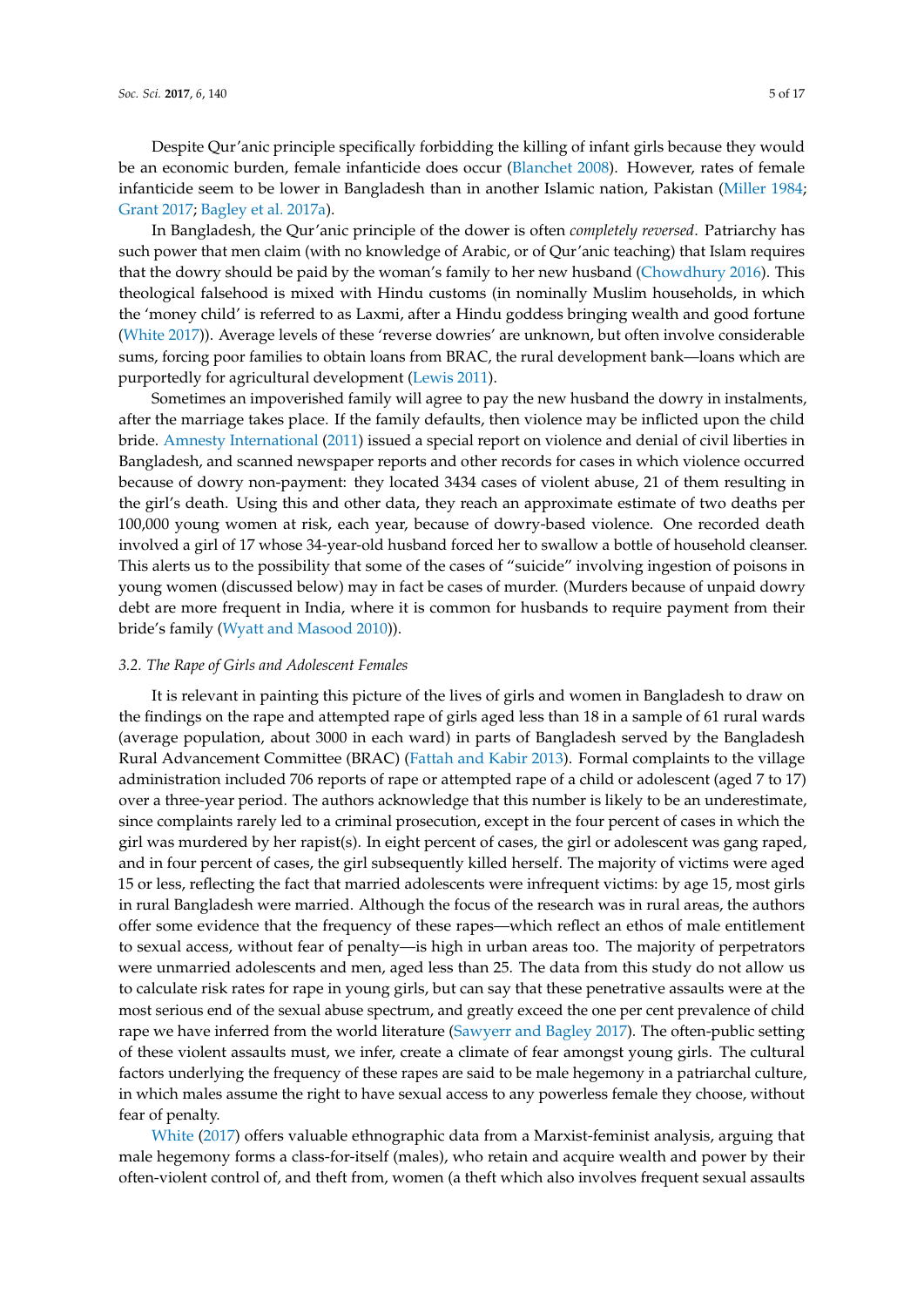upon the dignity of children and adolescents). But White also gives examples of devout Muslim families who refused to pay a reverse-dowry for their daughters on marriage.

#### *3.3. Rural-to-Urban Migration*

Rural-to-urban migration of the very poor is common, with millions living in makeshift dwellings on the periphery of cities [\(Das](#page-14-15) [2000;](#page-14-15) [Islam et al.](#page-15-12) [2008;](#page-15-12) [Hossain](#page-15-8) [2010\)](#page-15-8). These slums are marked by extreme poverty, lack of clean water and waste management, malnutrition, and high rates of disease and early death. Social integration is poor, education and school buildings are lacking, and religious socialization in basic values is often absent, since there are rarely mosques or madrassas (schools for religious instruction) in these slum areas. According to the ethnographic work of Das, lives are marked by pre-Islamic rituals grounded in despair and fatalism. Islam forbids the sacrifice of female children, but one means to family survival is to sell female children to one of the many urban brothels [\(Das](#page-14-15) [2000;](#page-14-15) [Blanchet](#page-14-13) [2008;](#page-14-13) [Bagley et al.](#page-14-12) [2017a\)](#page-14-12). Up to two percent of the country's population of girls and women aged 10 to 30 are employed in these legal 'brothel villages' in which mortality (including that by suicide) is high [\(Bagley et al.](#page-14-12) [2017a\)](#page-14-12). "Children's rights" in these slum areas may only be "imagined" [\(Blanchet](#page-14-13) [2008\)](#page-14-13): a better picture, a comprehensive possibility of meeting children's needs, is described by the policy-oriented anthropologist [\(White](#page-17-6) [2007\)](#page-17-6).

There are not many studies which have made systematic comparisons of the millions of shanty town dwellers at the edge of Bangladesh's main cities, with non-migrant groups. In part, this is due to the sheer physical difficulty of entering such areas, and finding co-operative adults to interview. Available studies suggest that mental and physical health of children and adolescents in such areas is significantly worse than in both rural and stable urban dwellers [\(Mullick and Goodman](#page-16-13) [2005;](#page-16-13) [Islam](#page-15-13) [2008\)](#page-15-13). Almost certainly, the disadvantages experienced by girls and women in rural areas pertain in urban slums, probably to a greater extent than in any other part of Bangladeshi society [\(Islam](#page-15-13) [2008\)](#page-15-13). The picture of life in these slums is of "a civilization breaking down." Child mortality in these areas is twice the rate in more stable and urban areas, and the prostitution of children is one of the ways for adults to survive [\(Bagley et al.](#page-14-12) [2017a\)](#page-14-12).

#### **4. Suicidal Behaviors and Violent Deaths in Bangladesh**

Suicide is one of the major causes of death in young adult females in Bangladesh [\(Mashreky et al.](#page-16-5) [2013\)](#page-16-5); indeed, a well-conducted epidemiological study, such as that by Mashreky and colleagues, does lead us to conclude that the actual rate of deaths by suicide is much higher than that published in the [WHO](#page-17-1) [\(2017\)](#page-17-1) overview. Although the officially estimated average rate of suicide in Bangladesh is between 5 and 7 per 100,000 per year, the rate in adolescents (15–19 years) from local studies (e.g., [Ahmed et al.](#page-14-16) [2004;](#page-14-16) [Mashreky et al.](#page-16-5) [2013;](#page-16-5) [Alonge et al.](#page-14-6) [2017\)](#page-14-6) is much higher: at least 17 per 100,000 in males, and 23 per 100,000 in females up to the age of 49. These figures are likely to be an underestimate, since many of these deaths occurred in rural areas where procedures for legal and medical surveillance of premature deaths are not well-developed. "Bangladesh is an Islamic country and socially and religiously suicide is stigmatizing, therefore suicide deaths might be hidden by the family." [\(Mashreky et al.](#page-16-5) [2013\)](#page-16-5). This idea is supported by [Canetto](#page-14-1) [\(2015\)](#page-14-1) international survey of suicide rates in women in Muslim countries.

It is notable that contrary to the global pattern, the suicide rate for females in all age groups is higher than in males in Bangladesh [\(Mashreky et al.](#page-16-5) [2013;](#page-16-5) [Alonge et al.](#page-14-6) [2017\)](#page-14-6). Adolescent females (10–19 years) were found to be the most vulnerable, with the rate of suicide of above 20 per 100,000 in rural areas, resembling age-sex specific suicide death rates in Nepal [\(Simkhada et al.](#page-16-4) [2015\)](#page-16-4). The suicide rate in Bangladesh is 17-fold higher in the rural population than in urban areas [\(Mashreky et al.](#page-16-5) [2013\)](#page-16-5), apparently reflecting the greater incidence of extreme poverty in rural areas.

Mental illness and depression is widely cited as a potential correlate or risk factor for suicide in developed countries, and up to 90 percent of suicides are said to be linked to depression, substance abuse, or psychosis [\(Vijayakumar](#page-16-14) [2004;](#page-16-14) [Gjelsvik et al.](#page-15-14) [2017\)](#page-15-14). However, this link may in part be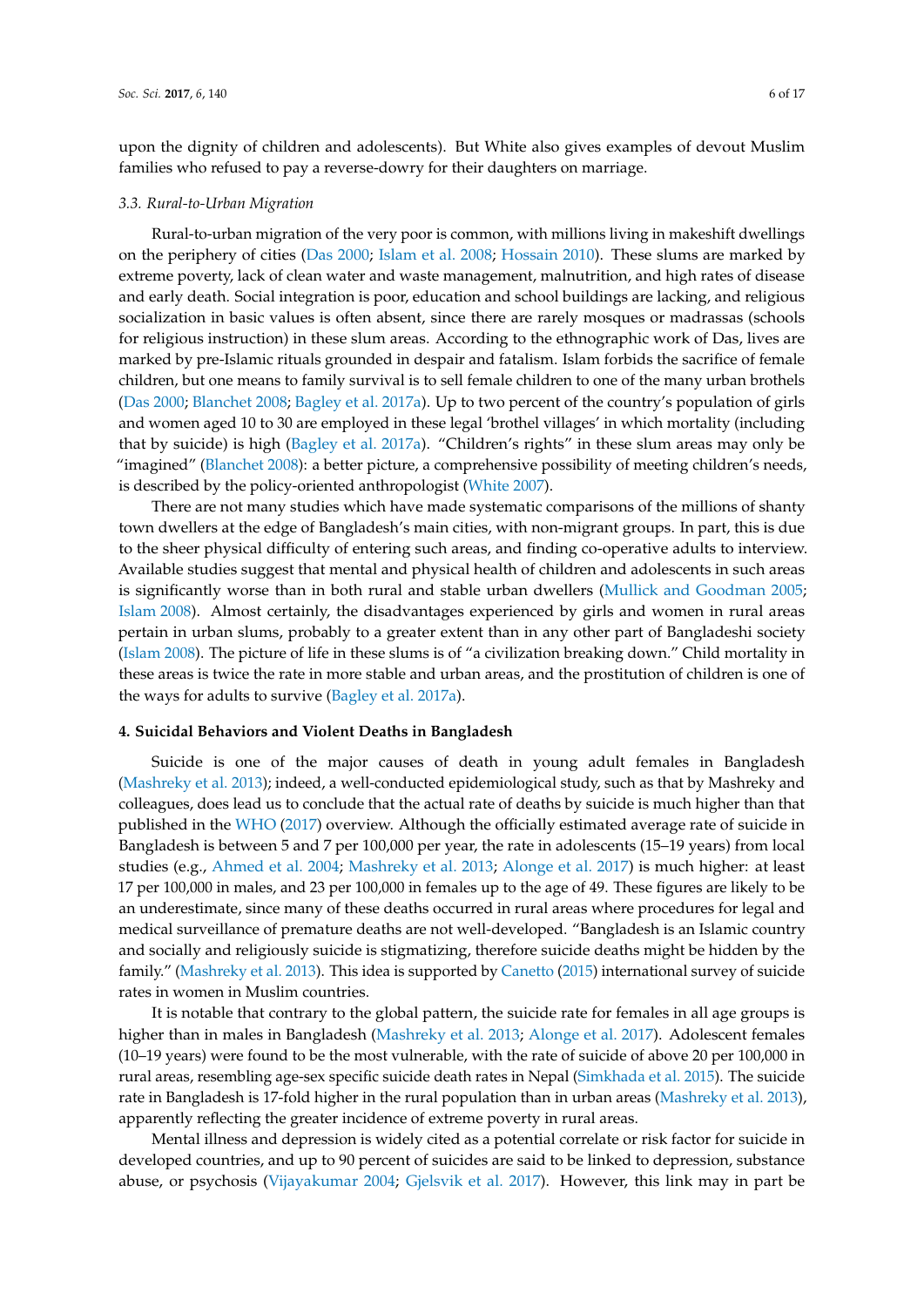artefactual, in that a verdict of "suicide" may be reached only after *prima facie* evidence of mental disorder is available [\(Kreitman](#page-15-15) [1977;](#page-15-15) [Shrivastava et al.](#page-16-15) [2012;](#page-16-15) [Gjelsvik et al.](#page-15-14) [2017\)](#page-15-14). But since in many other LMICs, such as Bangladesh, mental health is not prioritized by government (with only 0.5% of total health expenditure allocated to mental health and there being no specific mental health authority in that country), construing suicide as a sequel of mental illness may not dominate the conceptual frameworks of officials designating cause of death.

In LMICs, only some four percent of doctors and two percent of nurses are trained in mental health care [\(WHO](#page-17-3) [2007\)](#page-17-3). The situation in Bangladesh is not likely to be any better. In the general population and at the governmental level, being psychiatrically ill is likely to be a highly stigmatized status, associated with shame for the family, and neglect by health and social services. The extreme despair which drives the individual to self-killing may be linked to unrecognized or untreated endogenous illnesses (e.g., clinical depression or psychosis); or it may have psychosocial causes within the social system, such as the very low status of girls and young women, and the frequent violence and forced marriage at a very young age within families whose overwhelming problems are those caused by extreme poverty [\(Ahmed et al.](#page-14-16) [2004;](#page-14-16) [Nahar et al.](#page-16-16) [2015\)](#page-16-16).

#### **5. A Scoping Review of Literature on Suicide in Bangladesh**

We summaries here a scoping review of the available literature on suicide, summarizing relevant studies published up to January 2017. For details of this methodology, and for a fuller account of findings, the reader is referred to [Shahnaz et al.](#page-16-3) [\(2017\)](#page-16-3). The objectives of that review were to explore rates of suicide deaths from suicide, and the correlates and presumed causes of such behaviors, in order to develop a model of public health research and prevention. This type of review aims to contextualize existing knowledge, setting it within a practice and policy context, and making recommendations for health care service delivery and evaluation [\(Anderson et al.](#page-14-17) [2008\)](#page-14-17).

Searching on title and keywords, 85 studies were primarily selected, of which on consultation 44 were duplicates across databases. From abstract screening, 36 articles were selected for reading of the full text; however, the full text was not available for 3 articles. The remaining 33 articles were read and their quality assessed. Of these, 10 articles failed to meet quality assessment and inclusion criteria, while 23 articles were finally selected for the review.

These 23 studies were based either on community or hospital area populations. Ten were cross-sectional, with six of these 10 carrying out follow-up work with similar populations at later points in time. One review of some earlier literature review was found. Community or population-based studies were predominant in 14 out of 23 studies.

#### *5.1. Prevalence of Suicidal Ideation and Attempts*

All but one of the five studies which estimated prevalence were conducted in rural areas. One study investigated six countries including Bangladesh, examining both urban and rural populations [\(Ellsberg et al.](#page-14-18) [2008\)](#page-14-18). Three studies included women of "reproductive age" (15–49 years). One study observed that amongst ever-married women in Bangladesh, 21 percent who experienced sexual and/or physical violence in their lives (compared with 7% who did not) reported that they had considered committing suicide [\(Shahnaz et al.](#page-16-3) [2017\)](#page-16-3). These findings clearly implied that the experience of physical and sexual violence contributed to suicidal ideation amongst younger women. [Naved and Akhtar](#page-16-17) [\(2008\)](#page-16-17) investigated possible reasons behind suicidal ideation in women aged 15 to 49, and reported that 12 percent of ever married women (in their stratified random sample of 2702 individuals in rural and urban areas) reported the experience of suicidal ideas and thoughts in their lifetime—5 percent in the previous month, a much higher proportion than in women in other developing countries considered. In this study, women who reported physical violence by their husbands were twice as likely to say they had thoughts about killing themselves. These findings are consonant with the cross-cultural work of [Ellsberg et al.](#page-14-18) [\(2008\)](#page-14-18).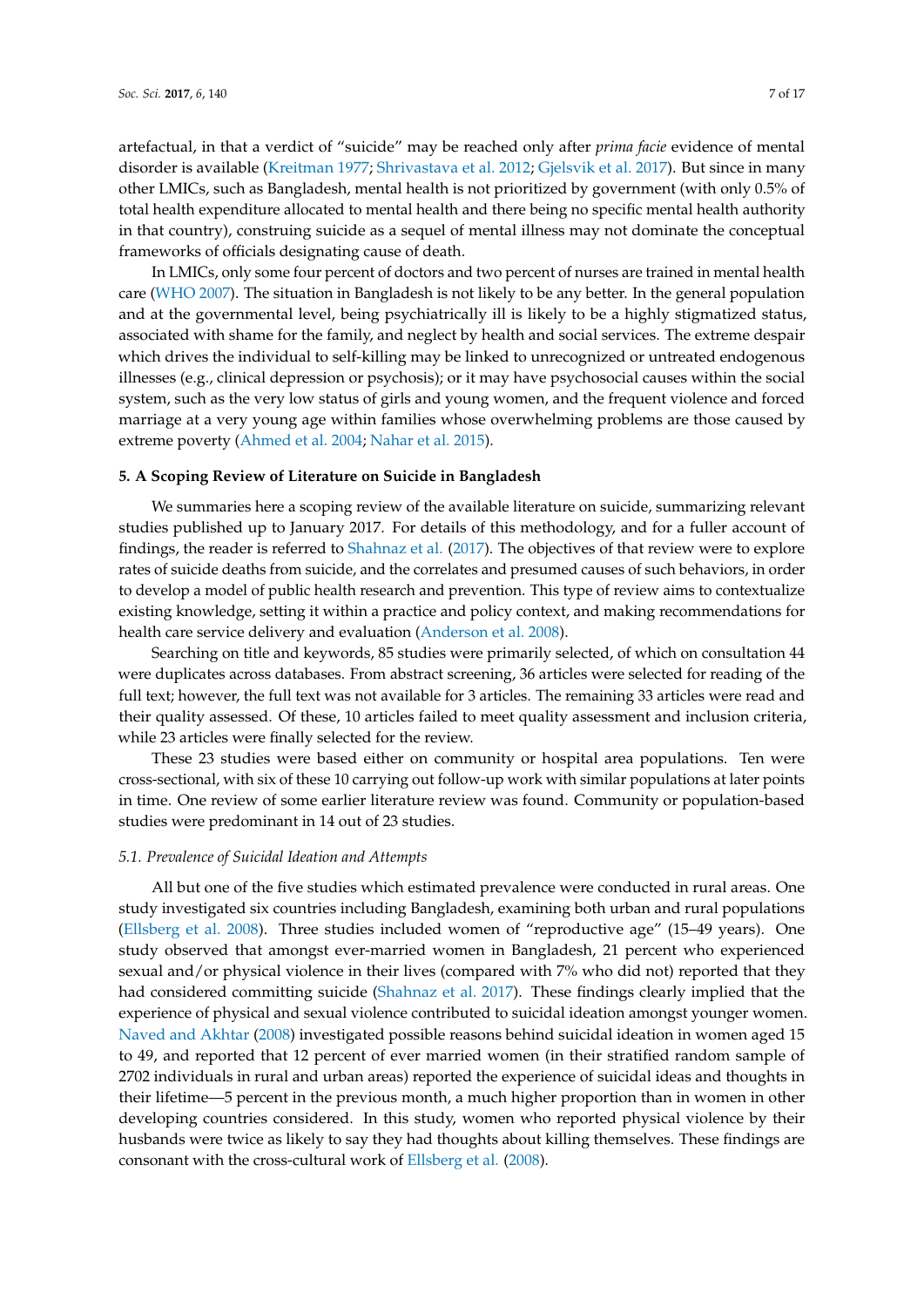#### *5.2. Completed Suicide in Community and Population-Based Studies*

Ten studies which sampled community populations identified deaths by suicide. Six of these were conducted only in rural areas, with the rest at the national level including both urban and rural areas.

A study in rural areas of North-West Bangladesh observed that in women aged 15 to 49, 5.7% of all deaths were attributed to suicide [\(Labrique et al.](#page-16-18) [2013\)](#page-16-18). Another study which included nearly 62,000 women (15+) of "reproductive age" from 70 villages in 10 rural districts [\(Ahmed et al.](#page-14-16) [2004\)](#page-14-16), found that women were more than twice as likely to commit suicide than men (4.2% of all deaths in men, versus 8.9% in women).

Higher suicide rates were also found amongst women (13 versus 8 per 100,000) in an earlier study of [Ahmed et al.](#page-14-16) [\(2004\)](#page-14-16), which included data from 1982–98 in a rural area (Matlab) in Bangladesh. For the period 1976–86 in the same rural area, [Fauveau and Blanchet](#page-15-16) [\(1989\)](#page-15-16) had observed that 4.9% of deaths among non-pregnant women at age 15–44 years were due to suicide, while 4.1% of post-partum deaths in the same age group were attributed to the same cause. However, suicide amongst women was mostly concentrated (54%) in the group aged 15–19 years.

From the national level studies, we conclude that women were significantly more at risk of death by suicide than were men, usually at more than twice the rate in males of similar age. These various Bangladeshi studies confirm the inverse ranking in gender ratios, i.e., more suicide deaths for females than for males [\(Beautrais](#page-14-3) [2006\)](#page-14-3).

Research by [Mashreky et al.](#page-16-5) [\(2013\)](#page-16-5) showed, furthermore, that suicide as a cause of death was 17 times higher in rural than in urban areas. Younger females in rural areas were particularly likely to die from suicide compared with adolescents in other countries (22.7 per 100,000 of females aged less than 20 in rural Bangladesh).

A comparative analysis of two national level surveys of Bangladeshi females aged 10 to 49 by [Nahar et al.](#page-16-16) [\(2015\)](#page-16-16) compared data for the years 2001 and 2010, and estimated the prevalence of deaths by suicide to be 23 and 16 per 100,000 in the two years compared, which indicated a decrease in suicide in the younger female population. On historical data, the *Health Science Bulletin* of ICDDR,B (2003) reported that during 1983–2002 in two sub-districts in rural areas of South-West Bangladesh, the suicide rate for all ages was 39.6 per 100,000 per year; amongst those less than 40 it was higher, at 42.0 per 100,000. These are higher rates than those estimated by [Nahar et al.](#page-16-16) [\(2015\)](#page-16-16), and may reflect more careful case finding and diagnostic techniques concerning causes of death in rural areas. Another reason for a lowered suicide rate could be the lack of availability, in later years, of the most lethal pesticides [\(Gunnell et al.](#page-15-17) [2017;](#page-15-17) [Chowdhury et al.](#page-14-19) [2017\)](#page-14-19).

#### *5.3. Possible Factors Underlying Suicide*

Some of the studies calculating suicide prevalence have investigated, explored, or speculated about the causes and factors underlying these deaths. These studies have described 'emotional stress due to family quarrel' as the most common factor of aetiological significance (but these were usually *post hoc* speculations based on information given by the deceased's relatives, without comparison with non-suicidal controls). Thus, [Feroz et al.](#page-15-18) [\(2012\)](#page-15-18) reported that 'emotional stress due to family quarrel' was frequent (in 60%) in the lives of people who later killed themselves. But again, how this was measured, and the lack of any comparison populations makes this a tentative speculation concerning aetiology. Using the deceased's relatives as sources of information may elicit rationalizations from people who feel covertly guilty about the death of a family member. The second most common cause claimed by several studies was poverty.

Three other studies found 'emotional stress due to family quarrel' as the most commonly alleged cause, with relatively high frequencies (50.7%, 65.5%, and 57%) [\(Chowdhury et al.](#page-14-20) [2011;](#page-14-20) [Reza et al.](#page-16-19) [2014;](#page-16-19) [Feroz et al.](#page-15-18) [2012\)](#page-15-18). 'Suicidal death in any relative' (23.0% and 48.7%), 'marital disharmony' (49.3%, 46.9%, and 41.7%), and 'previous attempts at suicide' (43.3%) were also reported as prevalent causes or factors associated with suicide in several studies [\(Reza et al.](#page-16-19) [2014;](#page-16-19) [Feroz et al.](#page-15-18) [2012\)](#page-15-18).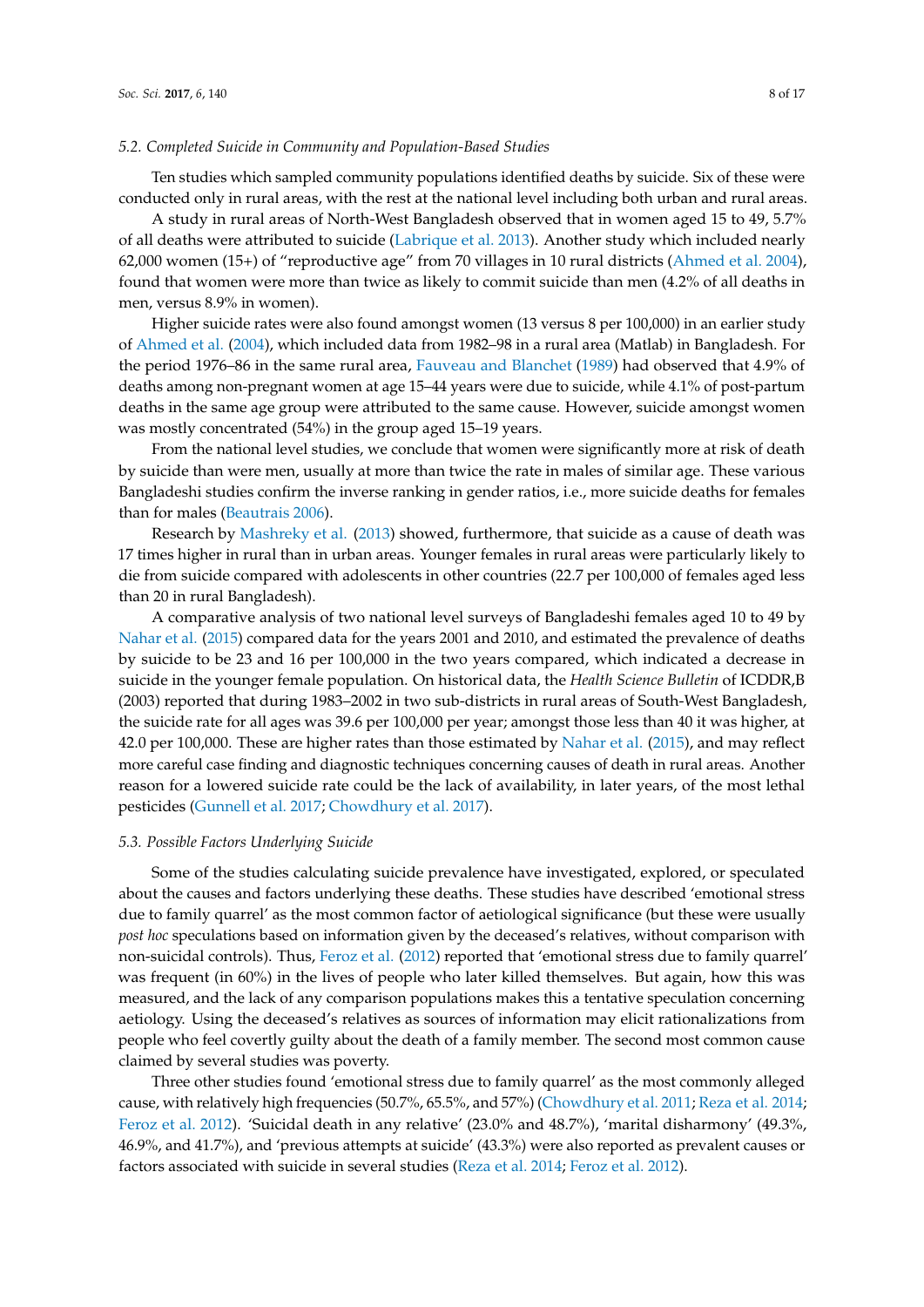Infertility was also identified as a possible causal factor in suicide [\(Ahmed et al.](#page-14-16) [2004\)](#page-14-16). In impoverished families, the role of the young wife must focus on adequate performance in providing her husband with 'good food, good sex, and good children'. "Failure" in such role performance can have serious consequences. Divorce and expulsion from the family home by husband is one possibility; severe physical punishment is another; voluntary or involuntary death occurs at the extreme end of this spectrum of sexist maltreatment [\(Rashid](#page-16-20) [2006\)](#page-16-20).

#### *5.4. Methods of Suicide*

[Mashreky et al.](#page-16-5) [\(2013\)](#page-16-5) found in a national survey that 78% of suicides among males, and 50% among females, had used either hanging or self-poisoning to kill themselves. This study found that pesticide was the most frequently used poison (in 80%). In this study, by hanging themselves, 19% of males and 41% of females died by suicide. A community-based study in a rural area by [Feroz et al.](#page-15-18) [\(2012\)](#page-15-18) observed that hanging was the most common method (62.5%), followed by poisoning (31.2%). Rail and road injuries (deliberately standing or jumping in the path of trains or traffic) accounted for 6.2% of completed suicide events. A comparative analysis of two national surveys in 2001 and 2010 found that poisoning was the most common method (68.2%), followed by hanging (19.7%), in the first year of focus [\(Nahar et al.](#page-16-16) [2015\)](#page-16-16). In 2010, poisoning, while being the most common method, was used less often (53.1%), while hanging was increasingly common (40.6%). Given that drowning is the most common cause of "accidental death" in a country with many waterways and frequent flooding [\(Ahmed et al.](#page-14-16) [2004;](#page-14-16) [Alam et al.](#page-14-5) [2014;](#page-14-5) [Alonge et al.](#page-14-6) [2017\)](#page-14-6), it is surprising that so few officially recorded suicides have used this method. The possibility remains that numbers of such drowning deaths are actually suicide, but are not recorded as such. Or it could be as some suicidologists have observed (e.g., [Colucci and Lester](#page-14-0) [2012\)](#page-14-0) in cross-cultural work on suicide, that for some, suicide is a symbolically aggressive act, and slow or spectacular methods (poisoning, hanging oneself within the household) have important symbolic significance, unlike being "just another drowning death".

#### *5.5. Socioeconomic Variation in Suicide, Suicide Attempts, and Suicidal Ideation*

Some of the studies reviewed measured rates of suicide according to socioeconomic differences. Variables identified have been educational level, socioeconomic status, and income level. [Feroz et al.](#page-15-18) [\(2012\)](#page-15-18) found that 45.7% of the people who committed or attempted suicide belonged to the least educated class, compared with 37.1% in the lower middle class, with the fewest (17.2%) in the middle and upper-class (these estimates did not calculate rates according to the populations at risk in each educational or socioeconomic category).

In the work of [Feroz et al.](#page-15-18) [\(2012\)](#page-15-18), families with low incomes (less than 5000 Taka, or less than about \$60 a month) had the highest rates of suicide. Socioeconomic status, measured by a composite score of earning capacity, housing status, and possession of essential and luxury goods in the family, identified a clear socio-economic gradient in completed and attempted suicide cases: 68.4% of such cases occurred in the lower classes, compared with 7.3% in those in the 'upper class'. No data are available on differential methods and motives in suicide, according to social class criteria.

[Reza et al.](#page-16-19) [\(2014\)](#page-16-19) observed that 80.5% of all suicide cases were from lower (<3000 Taka i.e., < about \$30 per month) or lower-middle (3000–5000 Taka per month) income groups. Through a national survey in 2003, [Mashreky et al.](#page-16-5) [\(2013\)](#page-16-5) observed that the majority of suicide victims (55.0%) were found to be economically very poor, with a monthly family income of less than \$50 a month; and 14% of the suicide victims' family members earned less than \$25 a month. The same study found also that illiteracy was a strong correlate of suicide (42% of the suicide victims were illiterate).

The studies reviewed suggest a clear possibility that chronic poverty, associated with poorer education and illiteracy, is a significant risk factor for suicide in both genders. Despite some methodological problems in these studies, we feel that it is safe to conclude that completed suicide rates are significantly higher in the very poorest groups, and these economic circumstances may be of aetiological significance.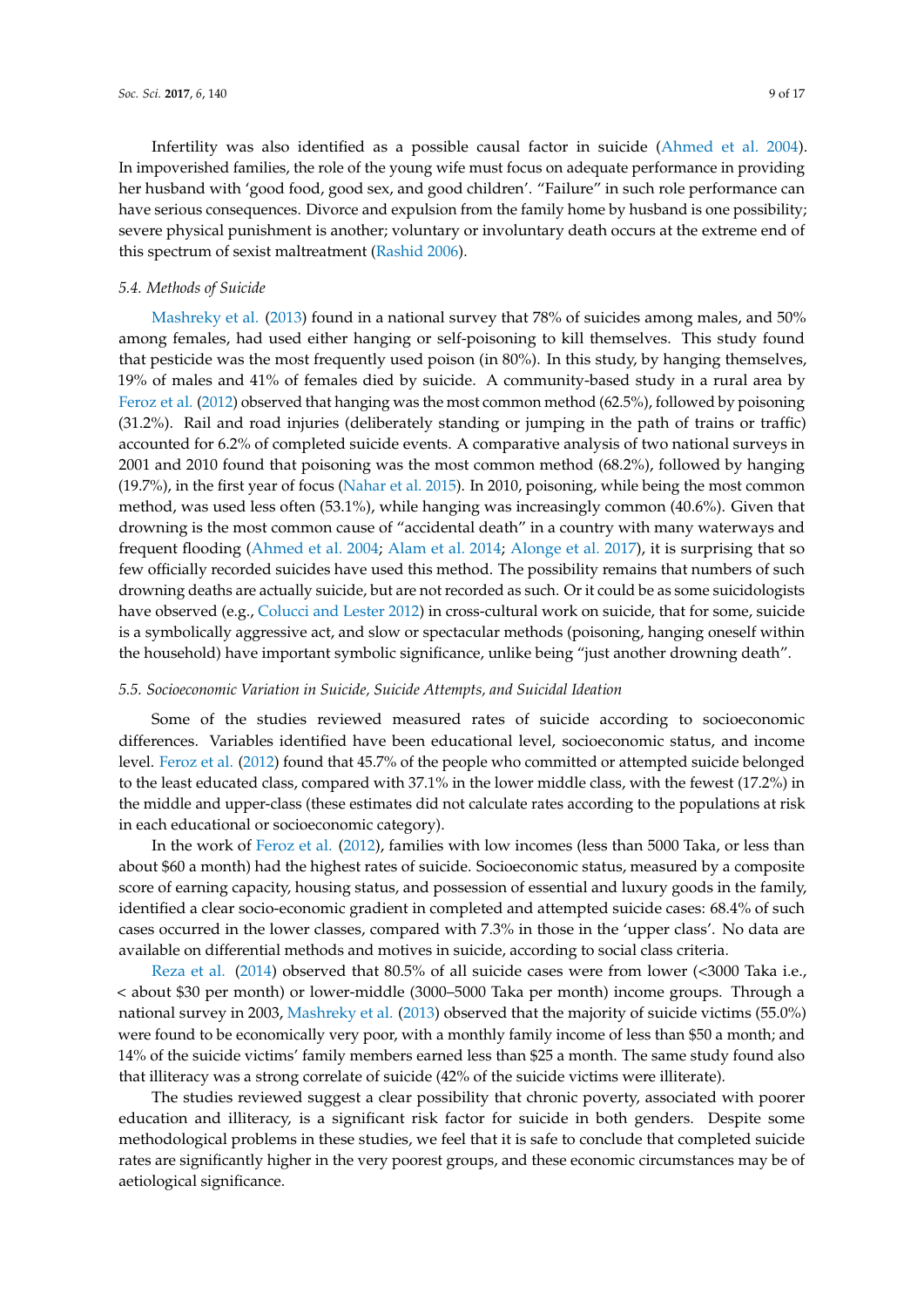#### **6. An Additional, Confirmatory Study**

Since this scoping review was undertaken, focusing on literature published up to January 2017 [\(Shahnaz et al.](#page-16-3) [2017\)](#page-16-3), a further comprehensive study of fatal and non-fatal injury outcomes in Bangladesh has been published [\(Alonge et al.](#page-14-6) [2017\)](#page-14-6). In the same issue of *Lancet Global Health* for August 2017 [Gunnell et al.](#page-15-17) [\(2017\)](#page-15-17) review available studies cross the world on the effects of banning the most noxious pesticides on suicide rates. The majority of the 38 studies reviewed show clearly that removing noxious pesticides from legal sale (as defined by the WHO) does result both in the reduction of the numbers who die by this method of suicide, and in an overall reduction in actual suicide rates. [Chowdhury et al.](#page-14-19) [\(2017\)](#page-14-19) report that Bangladesh passed laws between 1998 and 2007 banning sale of the most noxious pesticides, resulting not only in a reduction of deaths using this method, but in a net reduction of about 10 percent in the actual suicide rate (the lack of availability of the most lethal pesticides did however see an increase in suicide due to hanging, which offset to some extent lives saved by lack of lethal pesticides). This finding could account for the decline in deaths by suicide in Bangladesh reported in the earlier work of [Chowdhury et al.](#page-14-20) [\(2011\)](#page-14-20).

The team led by [Alonge et al.](#page-14-6) [\(2017\)](#page-14-6) conducted sample surveys with 1.7 million adults living in 453 villages in rural areas of Bangladesh, and asked respondents (in June to November 2013) about any deaths and serious injuries occurring in their household in the previous 6 months. Judgements were then made by trained interviewers using a structured questionnaire about the nature and causes of each serious injury and death (no external validity or reliability data were available, so these accounts could have been underestimates of rates of suicide).

Suicide was found to be a leading cause of injury-related deaths in those aged 15 to 24, with more than 50% of such deaths occurring in females. "Drowning" accounted for 38.3% of all "injury deaths", but was rarely reported as a form of suicide.

Suicide death rates in males were: 10–14, 2 per 100,000; 15–17, 9 per 100,000; 18–24, 2 per 100,000. In females, suicide death rates were:

10–14, 4 per 100,000; 15–17, 14 per 100,000; 18–24, 9 per 100,000.

Overall, death from suicide in younger males (10–24) occurred in 5 per 100,000 of those at risk; and in younger females (10–24) at the rate of 9 per 100,000. These rates are much higher in both males and females, than those given in earlier WHO data [\(Wasserman et al.](#page-17-2) [2005\)](#page-17-2), and in the [WHO](#page-17-1) [\(2017\)](#page-17-1) world comparisons. In these figures, the male:female imbalance (compared with Western data) is even more marked than that implied by [WHO](#page-17-1) [\(2017\)](#page-17-1). Hanging was the most frequent form of death from suicide in this Bangladeshi study (in 59%), followed by poisoning, usually from household substances, in 31%. Thus, although highly toxic pesticides are now rarely available to individuals, self-poisoning from bleach, ammonia, and other available substances in the household is still widely used as a method of suicide. Indeed, using "less toxic" substances is likely to lead to a more lingering and painful death than a substance such as paraquat. Sixty percent of all suicides occurred in or close to the domestic dwelling.

No structural correlates of rates of accidental and violent death and injury are given in this study, and we look forward to further reports from this valuable dataset.

#### **7. Summary and Review of Findings, and Proposals for Intervention**

The main findings from this overview suggest that girls and young women (who often enter marriage prior to age 18 [\(Islam et al.](#page-15-7) [2016\)](#page-15-7)) aged 15–29 years, in rural and urban slum areas of Bangladesh are particularly at risk for suicide, compared with males of similar age. Girls aged 10 to 14 (including some who were already married) also had high rates of suicide, compared with most other countries in which younger adolescents aged 10–14 have been identified as having much *lower*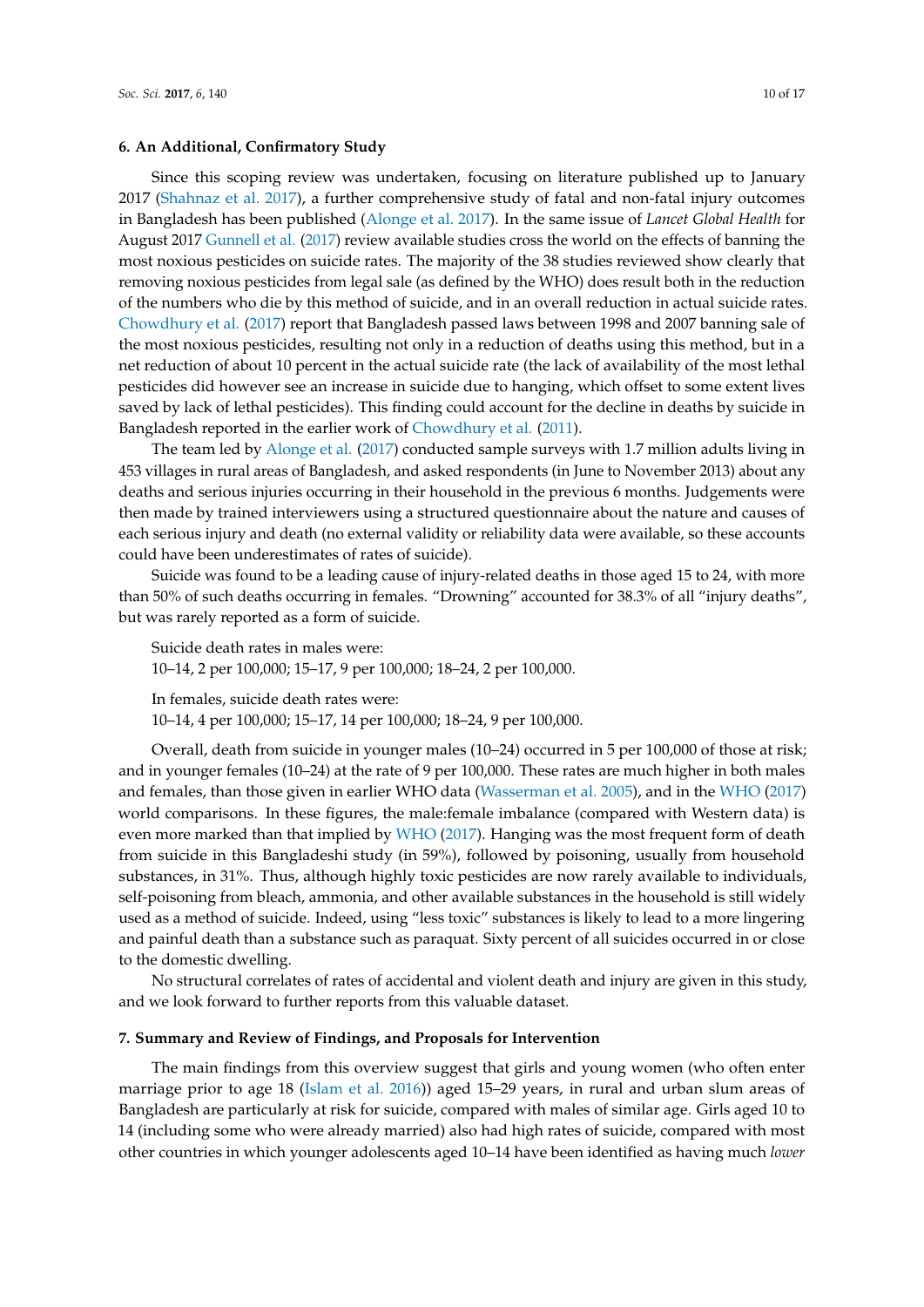rates of completed suicide than older individuals [\(Hawton and O'Connor](#page-15-19) [2012\)](#page-15-19). This self-killing of Bangladeshi girls occurred both prior to or soon after their being married to older men.

These adolescents also had an unexpectedly high death rate from violence that was *not* self-inflicted, an indicator of the very vulnerable status of these individuals whose levels of formal schooling were minimal, and who lived in impoverished families [\(Varnik](#page-16-6) [2012\)](#page-16-6). Another possibility is that some of these young women were in fact murdered, or were required by others to kill themselves, crimes passed off as suicide Ronsmans and Khlat 1999; Amnesty International 2011).

Such young women often had experience of violence imposed first by their family, and then by their spouse, with the addition of sexual violence imposed on immature females. One study found that following marriage, adolescents were physically abused by both their original families, and their new husband, so that levels of abuse actually increased after marriage [\(Ahmed et al.](#page-14-16) [2004\)](#page-14-16).

It was suggested by some studies that lower socioeconomic status in terms of lack of income, education, or assets were significant antecedents of suicidal behavior [\(Reza et al.](#page-16-19) [2014;](#page-16-19) [Feroz et al.](#page-15-18) [2012;](#page-15-18) [Mashreky et al.](#page-16-5) [2013\)](#page-16-5). However, further studies are required to arrive at definitive conclusions about social factors in the aetiology of suicidal behaviors [\(Nahar et al.](#page-16-16) [2015\)](#page-16-16).

It is clear from the research that most cases of completed suicide occur in rural areas, and unlike studies undertaken in developed countries, females outnumber males in completed suicide. These young women are poorly educated or are illiterate, live in families enduring extreme and chronic poverty, in which the status of females is low, and in which violence against women is common. The evidence suggests that married women aged 15–29 years with experience of physical and sexual violence, and living in rural areas, constituted the most vulnerable segment of the population for suicidal behavior.

We note with interest the work of [Ronsmans and Khlat](#page-16-21) [\(1999\)](#page-16-21), which was not included in the studies in the scoping review of studies on suicide, since they conflated "unintentional deaths" in women aged 15 to 49 into a single rate, including deaths from suicide, murder, and failed abortions. They argue that these three kinds of death (particularly common in teenagers) are linked within a poverty-afflicted rural culture, in which unwanted females and unwanted children and/or pregnancies are sometimes subjected to extreme violence, including forced abortions, forced suicides, or becoming a victim of murder. There is a need here for qualitative and ethnographic studies on the social meanings of 'suicide', and other forms of death, and of the empowerment of women.

Compared to many other world countries, Bangladesh experiences a considerable difference in the prevalence of gender-related suicide, with the unusual manifestation of suicide prevalence being much higher in females. Young girls both before and after 'child marriage', and younger married women, contribute disproportionally to Bangladesh's suicide rate, and these rates of self-harm and self-killing appear to reflect both physical and sexual violence imposed by family and spouse [\(Feroz et al.](#page-15-18) [2012;](#page-15-18) [Ahmed et al.](#page-14-16) [2004;](#page-14-16) [Ronsmans and Khlat](#page-16-21) [1999;](#page-16-21) [Hadi](#page-15-20) [2005\)](#page-15-20). Sometimes, this abuse is extended to effectively "selling" a young girl into bondage, which may result in brothel servitude, or sexual trafficking to another country [\(Das](#page-14-15) [2000\)](#page-14-15). There may, according to our ethnographic work, be cases of "hidden suicide" within these brothels.

#### **8. Development of a Public Health Prevention Model**

First of all, the wretched status of female children, adolescents, and young women in rural Bangladesh (and in the slum dwellings on the periphery of cities into which many of the rural poor migrate) compared with that of males cannot be overstated. The case for an Islamic feminism in Bangladesh has been eloquently argued by [Hashmi](#page-15-6) [\(2000\)](#page-15-6) in *Women and Islam in Bangladesh: Beyond Subjection and Tyranny*. Hashmi begins with a quote from the Qur'an: "And for women are rights over men similar to those of men over women." (2:228)—that is, Islam properly observed, guarantees women equality with men, except under Qu'ranically prescribed instances: a woman for instance will inherit a smaller amount of a family's property. The same Qur'anic verse establishes the *duties* of men with regard to their spouses. But in rural Bangladesh, a woman will likely inherit nothing despite her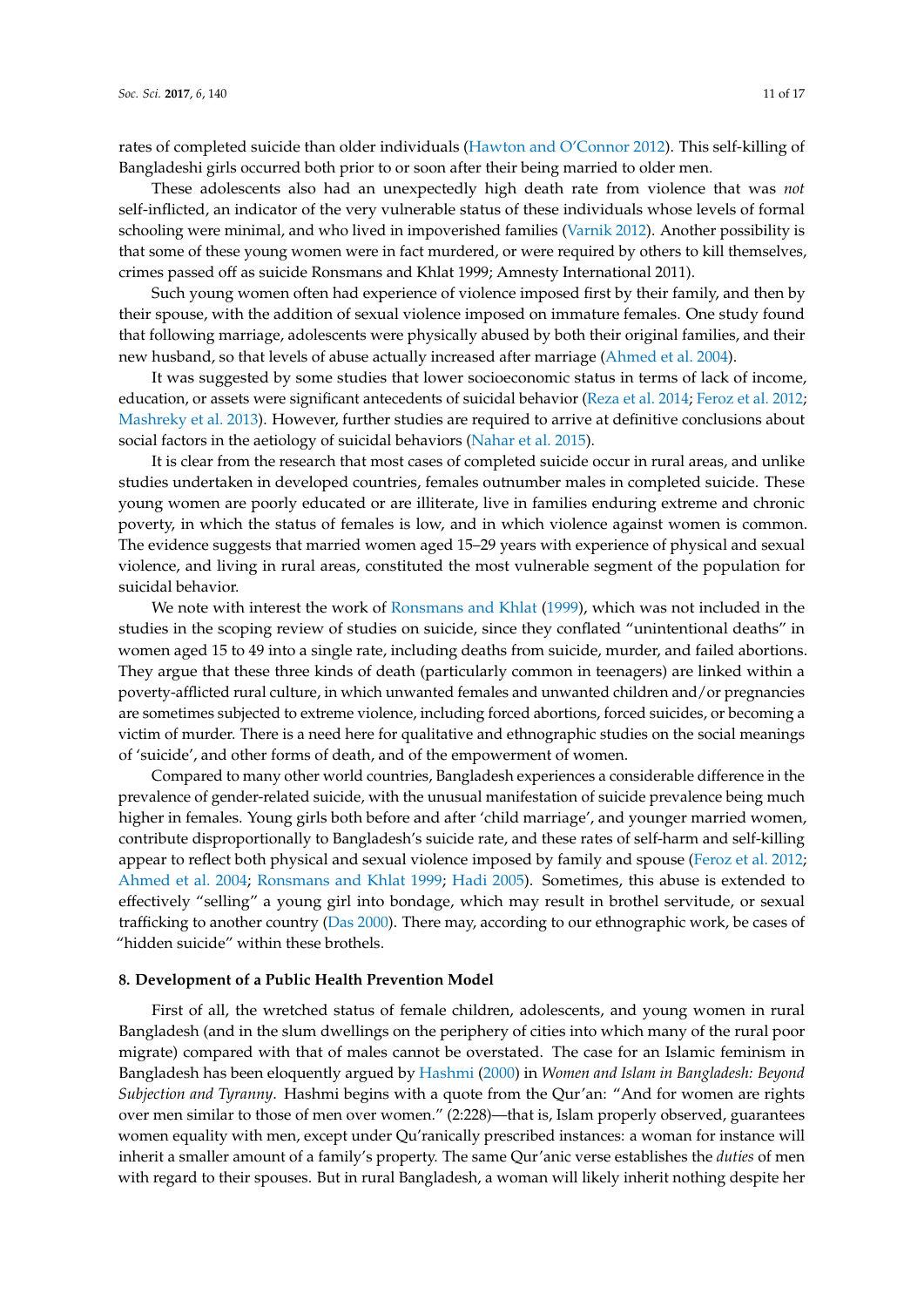Shariah law entitlement, with all property being claimed by those in the male line, whenever there is wealth or property to leave. Hashmi ends his study of Bangladeshi women with the gloomy conclusion: " . . . patriarchy has been the main stumbling-block towards the empowerment of Bangladeshi women. The marriage of convenience between patriarchy and popular Islam has aggravated the situation." (p. 209).

In the rural-urban slums described in the ethnographic accounts of [Das](#page-14-15) [\(2000\)](#page-14-15) and [Hossain](#page-15-8) [\(2010\)](#page-15-8), there is profound poverty, and the absence of schools, mosques, and madrassas (religious schools). Unremitting malnutrition, lack of medical care, and starvation-level employment means that "unwanted" females (including girls of 12 or younger) may be sold either for sex-trafficking, or for use in one of the many brothels which exist in every city of Bangladesh.

We have proposed a public health model for preventing suicide which, first of all, reflects existing epidemiological data and the identified risk factors. It is clear that any program must be focused firstly on girls and women, and their rights in an Islamic society. This also means the initiation of programs of education for both adolescent females and males. In elaborating this approach, we have proposed a demonstration project in a rural area of Bangladesh, which will be contrasted with a "control" district of similar demographic and socioeconomic status [\(Shahnaz et al.](#page-16-3) [2017\)](#page-16-3). Combining this with an approach used in The Philippines [\(Bagley et al.](#page-14-21) [2017b\)](#page-14-21) of giving financial support for secondary school students to a parent (conditional upon the student continuing to attend secondary education) would mean that the pressures for adolescents to forgo education because their employment or marriage was necessary to support an impoverished family would no longer prevail. We argue that the students in the focus secondary institutions should receive an adequate education in Muslim citizenship, the universal values of Islam in which students absorb the high ideals of daily living of respect and equality between genders prescribed by the Qur'an and the Sunnah.

## **9. Suicide Prevention in Bangladesh: National Initiatives**

Our proposed national model, which would run in parallel to the experimental program outlined above, reflects programs of suicide prevention which have been offered and evaluated in other cultures [\(Hawton et al.](#page-15-21) [2016;](#page-15-21) [Zalsman et al.](#page-17-7) [2016\)](#page-17-7) and includes both general and specific interventions (e.g., counselling and mental health support following a suicide attempt).

The epidemiological data from the above review suggest that married women and adolescents aged 10 to 29 years who experience physical and sexual violence from husband, and from their family in rural areas are significantly at risk for suicide, suicide attempts, and suicidal thoughts. 'Consciousness building' for young women should be considered as an important approach, concerned with how women of all ages recognize and resist the male hegemony which imposes violence (and suicidal despair) on women [\(Parveen](#page-16-10) [2007\)](#page-16-10). This can also be approached through educational programs in secondary schools, not only in the schools involved in the proposed experimental study. But the reality is that free basic schooling is available only at the primary level. Many parents cannot afford to keep a child in secondary schooling, and household duties, marriage, and basic-level employment are the fate of many young adolescents.

For those who have already left education, telephone help-lines are an interesting possibility, given the ubiquity of mobile phones, even in very poor families in rural areas. A national helpline has been established in Bangladesh for communication to an online support service for those who are enduring stress, despair, and suicidal thoughts—but this new initiative is not well-publicized, or well-funded, and the professional quality of the help offered is unknown. Such helplines are well-established in many countries, but deserve better research evaluation and are well-researched [\(Hawton](#page-15-22) [2005;](#page-15-22) [Zalsman et al.](#page-17-7) [2016\)](#page-17-7). This telephone helpline could be publicized through TV advertisements, given that most individuals in rural areas are able to watch TV programs, albeit in a communal space. TV is another possibility of giving the message (in brief information programs) of the righteousness of treating girls and women with the respect they deserve in an Islamic culture.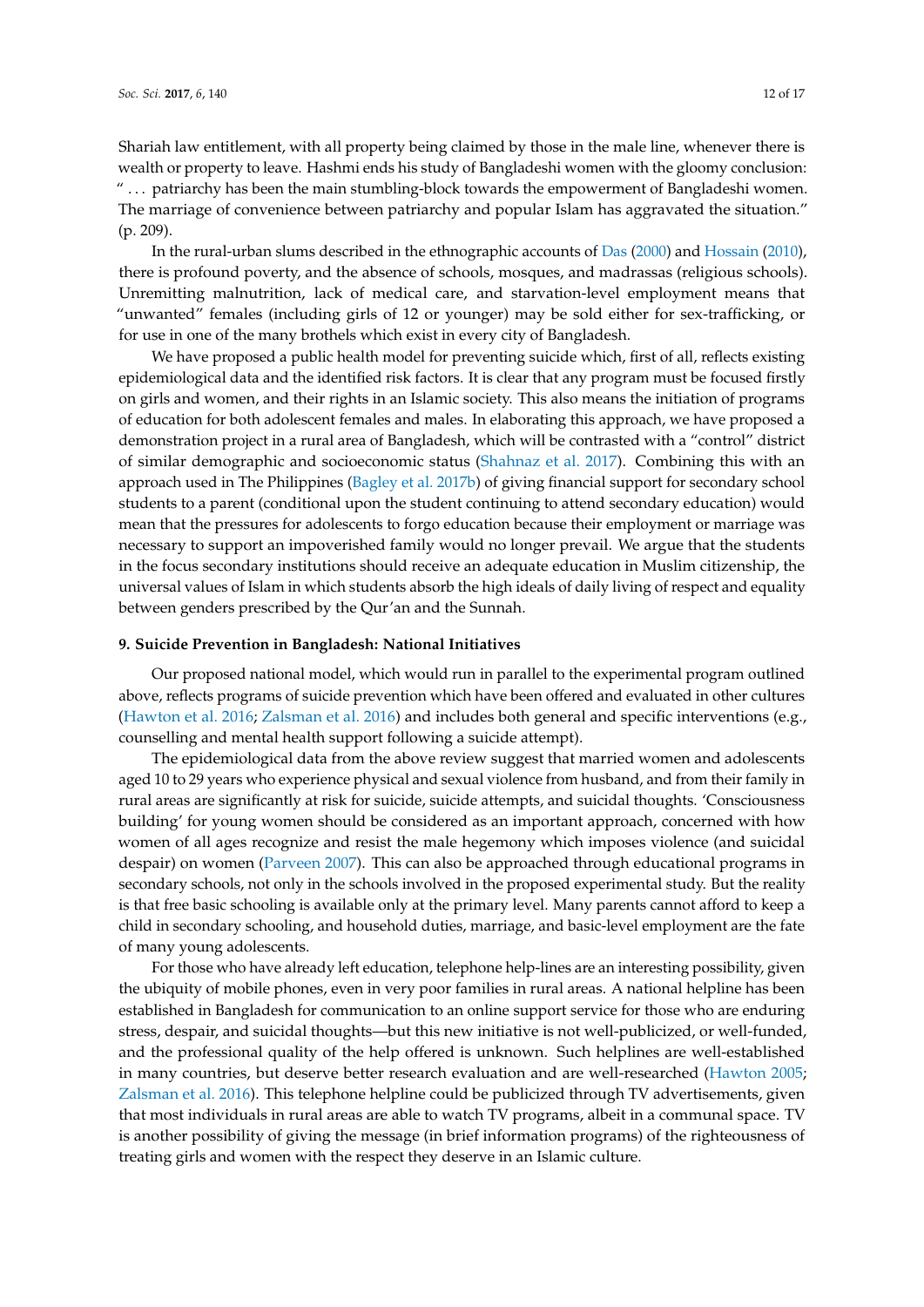Internationally, the dilemma is whether to advocate cross-national movements to improve data collection (and international action) on behalf of disempowered women—versus local action campaigns on behalf of women [\(Raj](#page-16-23) [2017\)](#page-16-23). While we would like to see both movements going forward, at the present time we perceive the most utility in localized campaigns such as that which have been advocated in Bangladesh with regard to commercial sexual exploitation of girls [\(Bagley et al.](#page-14-12) [2017a\)](#page-14-12).

In sum, on the basis of the knowledge derived from this literature review, our knowledge of Bangladeshi culture, and our commitment to the ideals of Islam, we suggest that more research in both urban and rural areas should be conducted, which can form the basis for monitoring new prevention programs aimed at reducing suicidal behavior in Bangladesh, and for raising the consciousness and status of women to that promised by Islam. Although most of the research reviewed was conducted with rural populations (who are easier to access than the often chaotically organized dwelling places of city dwellers), there are no reasons to suppose that violence and self-harm (including deaths from suicide) have a lower incidence in girls and women in the urban poor. Nor can we assume that Islamic values have greater hold in urban areas.

We emphasize that [Wasserman et al.](#page-17-2) [\(2005\)](#page-17-2) international survey of youth suicide called for more prevention work on "these needless deaths". While there have been advances in program development in more affluent countries [\(Zalsman et al.](#page-17-7) [2016\)](#page-17-7), in low- and middle-income countries there seems to have been little progress, and in Bangladesh none at all. [Vijayakumar](#page-16-14) [\(2004\)](#page-16-14) described the task confronting suicidologists in developing countries as "urgent". It remains so [\(Lancet](#page-16-0) [2017\)](#page-16-0). Novel approaches such as those we propose in rural Bangladesh, and in its city slums may be unconventional; they may not work, but they are worth trying—as for example a novel program of income support for rehabilitation of high school girls pulled into commercial sexual exploitation was successful in another developing country [\(Bagley et al.](#page-14-21) [2017b\)](#page-14-21).

Finally, we respond to a reviewer's comment on an earlier draft of this paper: that we should address the issue of ending the chronic structural problems of Bangladesh imposed by neoliberal policies, which may be responsible for the huge differences in income between a small ruling elite, and the large majority who remain, desperately poor from generation to generation. These problems have been addressed in detail by [Nuruzzaman](#page-16-9) [\(2017\)](#page-16-9) who analyses data for different periods of time to show that the high proportion of adults who survive on less than 1800 calories a day (25% of the population) has not decreased, and poverty levels in many areas of Bangladesh are increasing. This is attributed to the influence of an international neoliberal economic agenda, which has required that since the early 1980s, in return for international aid from the IMF and other bodies, Bangladesh must maintain a free market economy which ensures a passive workforce that remains perpetually poor.

It is this chronic poverty, we contend, which allows a culture of male dominance and subordination of girls and women, to thrive. Since we cannot change these structural problems, we offer localized public health initiatives, and the strengthening of women's Islamic voices.

**Author Contributions:** All three authors had equal responsibilities in designing, carrying out, writing and commenting on this review paper.

**Conflicts of Interest:** The authors declare no conflict of interest.

**Ethical Approval:** The authors considered that no ethical approval was needed in writing a review paper for a programme which at this stage of development, had no direct contact with human subjects.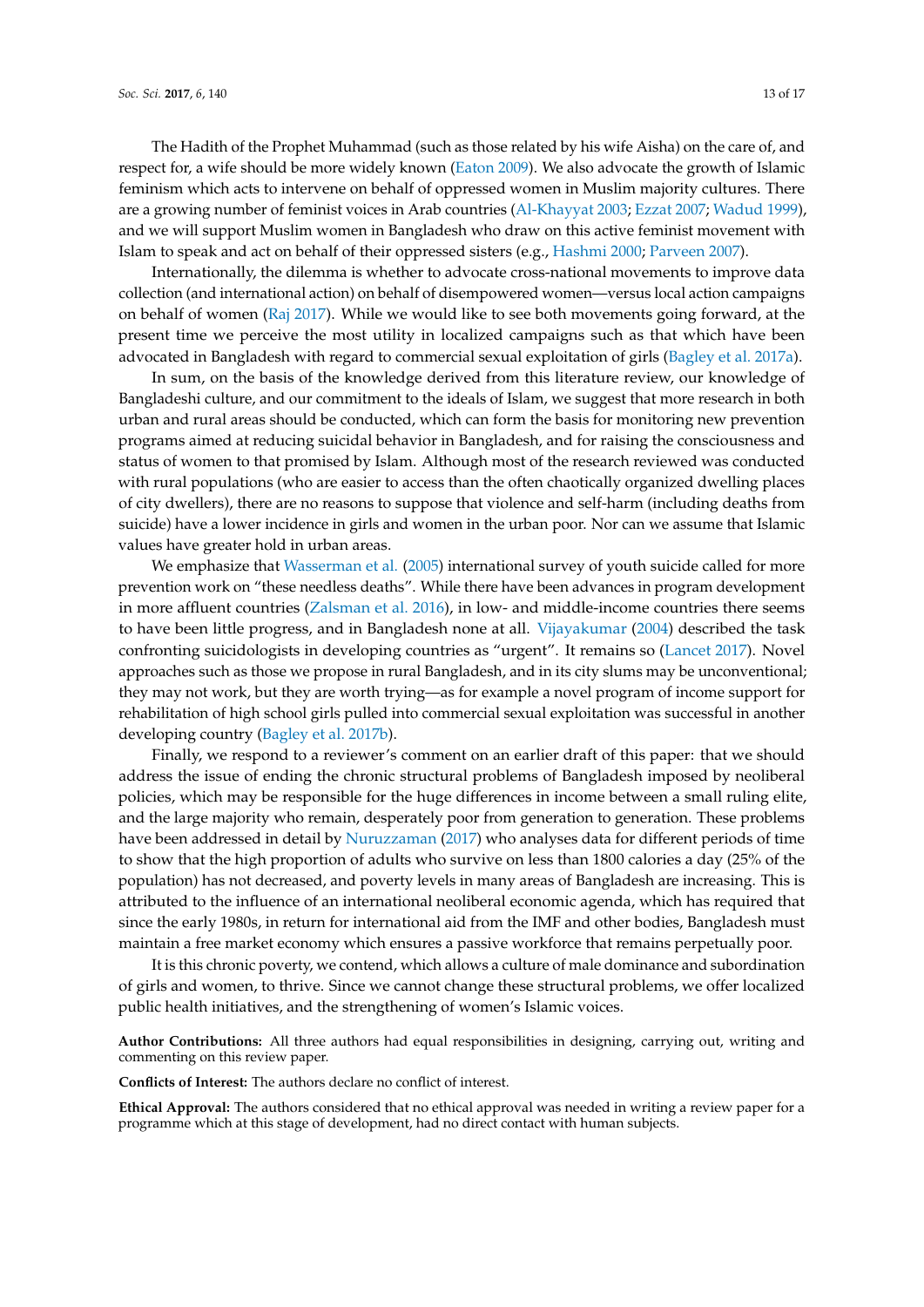#### **References**

- <span id="page-14-16"></span>Ahmed, M. Kapil, Jeroen van Ginneken, J. Abdur Razzaque, and Nurul Alam. 2004. Violent deaths among women of reproductive age in rural Bangladesh. *Social Science & Medicine* 59: 311–19.
- <span id="page-14-5"></span>Alam, Nurul, Hafizur R. Chowdhury, Subhash C. Das, Ali Ashraf, and P. Kim Streatfield. 2014. Causes of death in two rural demographic surveillance sites in Bangladesh, 2004–2010: Automated coding of verbal autopsies using InterVA-4. *Global Health Action* 7: 25511. [\[CrossRef\]](http://dx.doi.org/10.3402/gha.v7.25511) [\[PubMed\]](http://www.ncbi.nlm.nih.gov/pubmed/28672574)
- <span id="page-14-23"></span>Al-Khayyat, Haytham. 2003. *Woman in Islam and Her Role in Human Development*. Cairo: World Health Organisation, Eastern Mediterranean Office.
- <span id="page-14-6"></span>Alonge, Olakunle, Priyanka Agrawal, Abu Talab, Qazi S. Rahman, Akm Fazlur Rahman, Shams El Arifeen, and Adnan A. Hyder. 2017. Fatal and non-fatal injury outcomes: Results from a purposively sampled census of seven rural subdistricts in Bangladesh. *The Lancet Global Health* 5: e818–e827. [\[CrossRef\]](http://dx.doi.org/10.1016/S2214-109X(17)30244-9)
- <span id="page-14-14"></span>Amnesty International. 2011. *Annual Report: Bangladesh 2010*. London: Amnesty International.
- <span id="page-14-17"></span>Anderson, Stuart, Pauline Allen, Stephen Peckham, and Nick Goodwin. 2008. Asking the right questions: Scoping studies in the commissioning of research in the organisation and delivery of health services. *Health Research and Policy Systems* 6: 7. [\[CrossRef\]](http://dx.doi.org/10.1186/1478-4505-6-7) [\[PubMed\]](http://www.ncbi.nlm.nih.gov/pubmed/18613961)
- <span id="page-14-12"></span>Bagley, Christopher, Sadia Kadri, Afroze Shahnaz, Padam Simkhada, and Kathleen King. 2017a. Commercialised sexual exploitation of children, adolescents and women: Health and social structure in Bangladesh. *Advances in Applied Sociology* 7: 137–50. [\[CrossRef\]](http://dx.doi.org/10.4236/aasoci.2017.74008)
- <span id="page-14-21"></span>Bagley, C., Susan Madrid, Padam Simkhada, Kathleen King, and Loretta Young. 2017b. Adolescent girls offered alternatives to commercial sexual exploitation: A case study from the Philippines. *Dignity: A Journal of Sexual Exploitation and Violence* 2: 8. [\[CrossRef\]](http://dx.doi.org/10.23860/dignity.2017.02.01.08)
- <span id="page-14-4"></span><span id="page-14-3"></span>BBS. 2014. *Statistical Yearbook*; Dhaka: Bangladesh Bureau of Statistics.
- Beautrais, A. L. 2006. Suicide in Asia. *Crisis* 27: 55–57. [\[CrossRef\]](http://dx.doi.org/10.1027/0227-5910.27.2.55) [\[PubMed\]](http://www.ncbi.nlm.nih.gov/pubmed/16913325)
- <span id="page-14-10"></span>Blanchet, Therese. 2005. Bangladeshi girls sold as wives in North India. *Indian Journal of Gender Studies* 2: 305–34. [\[CrossRef\]](http://dx.doi.org/10.1177/097152150501200207)
- <span id="page-14-13"></span>Blanchet, Therese. 2008. *Lost innocence, Stolen Childhoods*, 4th ed. Dhaka: University Press.
- <span id="page-14-11"></span>Blanchet, Therese. 2010. *Human Trafficking: A Security Concern for Bangladesh*. Dhaka: Bangladesh Institute of Peace and Security Studies.
- <span id="page-14-1"></span>Canetto, Silvia Sara. 2015. Suicidal behaviors among Muslim women: Patterns, pathways, meanings and prevention. *Crisis* 36: 447–58. [\[CrossRef\]](http://dx.doi.org/10.1027/0227-5910/a000347) [\[PubMed\]](http://www.ncbi.nlm.nih.gov/pubmed/26648233)
- <span id="page-14-2"></span>Chen, Ying-Yeh, Kevin Chien-Chang Wu, Saman Yousuf, and Paul SF Yip. 2012. Suicide in Asia: Opportunities and challenges. *Epidemiological Review* 34: 129–44. [\[CrossRef\]](http://dx.doi.org/10.1093/epirev/mxr025) [\[PubMed\]](http://www.ncbi.nlm.nih.gov/pubmed/22158651)
- <span id="page-14-9"></span>Chowdhury, Farah Deeba. 2010. Dowry, women and the law in Bangladesh. *International Journal of Law, Policy and Family* 24: 198–221. [\[CrossRef\]](http://dx.doi.org/10.1093/lawfam/ebq003)
- <span id="page-14-7"></span>Chowdhury, Farah Deeba. 2016. *Islam and Women's Income: Dowry and Law in Bangladesh*. London: Routledge.
- <span id="page-14-20"></span>Chowdhury, Fazle Rabbi, A. U. Rahman, F. R. Mohammed, A. Chowdhury, H. A. M. N. Ahasan, and M. A. Bakar. 2011. Acute poisoning in southern part of Bangladesh—The case load is decreasing. *Bangladesh Medical Research Council Bulletin* 37: 61–65. [\[CrossRef\]](http://dx.doi.org/10.3329/bmrcb.v37i2.8436) [\[PubMed\]](http://www.ncbi.nlm.nih.gov/pubmed/21877607)
- <span id="page-14-19"></span>Chowdhury, Fazle Rabbi, Gourab Dewan, Vasundhara R. Verma, Duleeka W. Knipe, Ishrat Tahsin Isha, M. Abul Faiz, David J. Gunnell, and Michael Eddleston. 2017. Bans of WHO Class I pesticides in Bangladesh—Suicide prevention without hampering agricultural output. *International Journal of Epidemiology*. In press. [\[CrossRef\]](http://dx.doi.org/10.1093/ije/dyx157) [\[PubMed\]](http://www.ncbi.nlm.nih.gov/pubmed/29024951)
- <span id="page-14-15"></span><span id="page-14-0"></span>Colucci, Erminia, and David Lester, eds. 2012. *Suicide and Culture: Understanding the Context*. New York: Hogrefe.
- Das, Tulshi Kumar. 2000. *Social Structure and Cultural Practices in Slums: A Study of Slums in Dhaka City*. New Delhi: Northern Book Centre.
- <span id="page-14-8"></span>Dearden, Louise. 2017. Bangladesh child marriage—New law 'will reduce marital age to zero'. *The Independent Online*, March 8.
- <span id="page-14-22"></span>Eaton, Charles. 2009. *The Book of Hadith: Sayings of The Prophet Muhammad, from the Miskhat al-Masabib*. Bristol: The Book Foundation.
- <span id="page-14-18"></span>Ellsberg, Mary, Henrica AFM Jansen, Lori Heise, Charlotte H. Watts, and Claudia Garcia-Moreno. 2008. Intimate partner violence and women's physical and mental health in the WHO multi-country study on women's health and domestic violence: An observational study. *The Lancet* 371: 1165–72. [\[CrossRef\]](http://dx.doi.org/10.1016/S0140-6736(08)60522-X)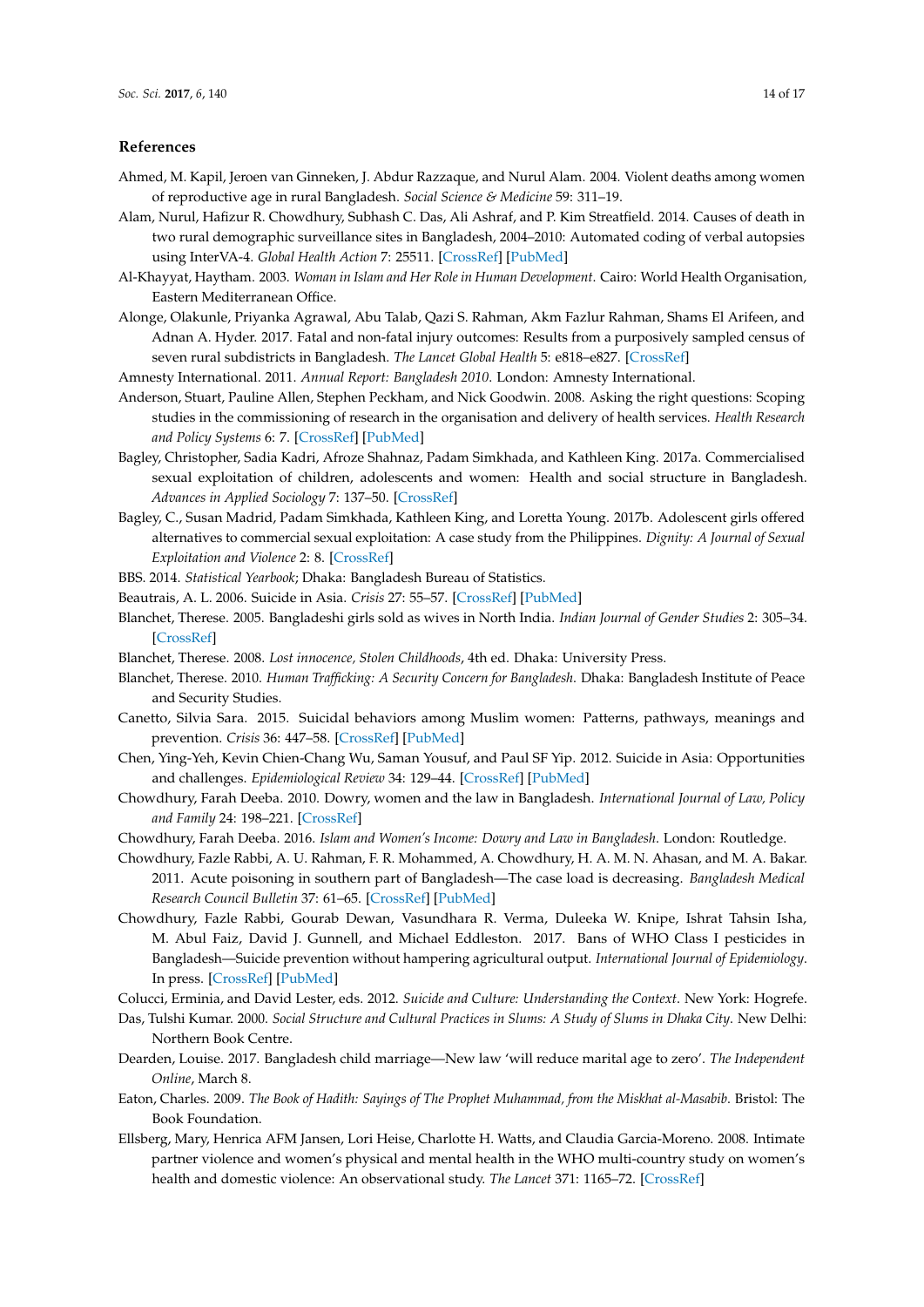- <span id="page-15-23"></span>Ezzat, Heba. 2007. On the future of women in politics in the Arab world. In *Islam in Transition: Muslim Perspectives*. Edited by John L. Esposito and John J. Donohue. Oxford: Oxford University Press, pp. 184–96.
- <span id="page-15-11"></span>Fattah, Kazi Nazrul, and Zarina Nahar Kabir. 2013. No place is safe: Sexual abuse of children in rural Bangladesh. *Journal of Child Sexual Abuse* 22: 901–14. [\[CrossRef\]](http://dx.doi.org/10.1080/10538712.2013.841310) [\[PubMed\]](http://www.ncbi.nlm.nih.gov/pubmed/24283542)
- <span id="page-15-16"></span>Fauveau, Vincent, and Therese Blanchet. 1989. Deaths from injuries and induced abortion among rural Bangladeshi women. *Social Science & Medicine* 29: 1121–27.
- <span id="page-15-18"></span>Feroz, A. H. M., SM Nurul Islam, Selim Reza, AKM Mujibur Rahman, Jawaharlal Sen, Mogni Mowla, and Md Ridwanur Rahman. 2012. A community survey on the prevalence of suicidal attempts and deaths in a selected rural area of Bangladesh. *Journal of Medicine* 13: 3–9. [\[CrossRef\]](http://dx.doi.org/10.3329/jom.v13i1.10042)
- <span id="page-15-9"></span>Ghaanim al-Sadlaan, S. 1999. *The Fiqh of Marriage in the Light of the Quran and Sunnah*. Riyadh, Saudi Arabia: Al-Basheer Publications, Available online: <www.IslamsWomen.com> (accessed on 10 August 2017).
- <span id="page-15-14"></span>Gjelsvik, Bergljot, Fridtjof Heyerdahl, Jane Holmes, Daniel Lunn, and Keith Hawton. 2017. Looking back on self-poisoning: The relationship between depressed mood and reporting of suicidal intent in people who deliberately self-poison. *Suicide and Life-Threatening Behavior* 47: 228–41. [\[CrossRef\]](http://dx.doi.org/10.1111/sltb.12278) [\[PubMed\]](http://www.ncbi.nlm.nih.gov/pubmed/27416894)
- <span id="page-15-10"></span>Grant, K. 2017. 'Discarded Daughters'—Review of a film by Maheen Sidiq. *INews Online*, April 7.
- <span id="page-15-17"></span>Gunnell, David, Duleeka Knipe, Shu-Sen Chang, Melissa Pearson, Flemming Konradsen, Won Jin Lee, and Michael Eddleston. 2017. Prevention of suicide with regulations aimed at restricting access to highly hazardous pesticides: A systematic review of the international evidence. *The Lancet Global Health*, August 11. [\[CrossRef\]](http://dx.doi.org/10.1016/S2214-109X(17)30299-1)
- <span id="page-15-20"></span>Hadi, Abdullahel. 2005. Risk factors of violent death in rural Bangladesh, 1990–1999. *Death Studies* 29: 559–72. [\[CrossRef\]](http://dx.doi.org/10.1080/07481180590962695) [\[PubMed\]](http://www.ncbi.nlm.nih.gov/pubmed/16187479)
- <span id="page-15-6"></span>Hashmi, Taj. 2000. *Women and Islam in Bangladesh: Beyond Subjection and Tyranny*. New York: Springer.
- <span id="page-15-22"></span>Hawton, Keith. 2005. *Prevention and Treatment of Suicidal Behaviour: From Science to Practice*. London: Oxford University Press.
- <span id="page-15-19"></span>Hawton, Keith, and Rory O'Connor. 2012. *Suicide: Major Themes in Health and Welfare*. London: Routledge.
- <span id="page-15-21"></span>Hawton, Keith, Katrina G. Witt, Tatiana L. Taylor Salisbury, Ella Arensman, David Gunnell, Philip Hazell, Ellen Townsend, and Kees van Heeringen. 2016. Psychosocial interventions following self-harm in adults: A systematic review and meta-analysis. *The Lancet Psychiatry* 3: 740–50. [\[CrossRef\]](http://dx.doi.org/10.1016/S2215-0366(16)30070-0)
- <span id="page-15-8"></span>Hossain, Shahadat. 2010. *Urban Poverty in Bangladesh: Slum Communities, Migration and Social Integration*. London: IB Tauris, vol. 3.
- <span id="page-15-4"></span>Huda, Tanvir M., Alison Hayes, Shams El Arifeen, and Michael J. Dibley. 2017. Social determinants of inequalities in child undernutrition in Bangladesh: A decomposition analysis. *Maternal and Child Nutrition*, March 8. [\[CrossRef\]](http://dx.doi.org/10.1111/mcn.12440) [\[PubMed\]](http://www.ncbi.nlm.nih.gov/pubmed/28271627)
- <span id="page-15-5"></span>Hussain, Yusuf, Halida H. Akhter, M. Hafizur Rahman, and Roger W. Rochat. 2000. Injury-related deaths among women aged 10–50 years in Bangladesh, 1996–97. *The Lancet* 355: 1220–24.
- <span id="page-15-13"></span>Islam, Md Mazharul. 2008. Rural-urban migration and child survival in urban Bangladesh. *Journal of Biosocial Science* 40: 83–96. [\[CrossRef\]](http://dx.doi.org/10.1017/S0021932007002271) [\[PubMed\]](http://www.ncbi.nlm.nih.gov/pubmed/17640395)
- <span id="page-15-7"></span>Islam, Md Kamrul, Md Rabiul Haque, and Mohammad Bellal Hossain. 2016. Regional variations in child marriage in Bangladesh. *Journal of Biosocial Science* 48: 694–708. [\[CrossRef\]](http://dx.doi.org/10.1017/S0021932016000110) [\[PubMed\]](http://www.ncbi.nlm.nih.gov/pubmed/27076200)
- <span id="page-15-12"></span>Islam, Md Kamrul, Md Rabiul Haque, and Mohammad Bellal Hossain. 2008. Rural–urban migration and child survival in urban Bangladesh: Are the urban migrants and poor disadvantaged? *Journal of Biosocial Science* 40: 83–96. [\[CrossRef\]](http://dx.doi.org/10.1017/S0021932007002271) [\[PubMed\]](http://www.ncbi.nlm.nih.gov/pubmed/17640395)
- <span id="page-15-0"></span>Jordans, Mark J. D., Anne Kaufman, Natassia F. Brenman, Ramesh P. Adhikari, Nagendra P. Luitel, Wietse A. Tol, and Ivan Komproe. 2014. Suicide in South Asia: A scoping review. *BMC Psychiatry* 14: 358. [\[CrossRef\]](http://dx.doi.org/10.1186/s12888-014-0358-9) [\[PubMed\]](http://www.ncbi.nlm.nih.gov/pubmed/25539951)
- <span id="page-15-3"></span>Khan, Murad Moosa. 2005. Suicide prevention and developing countries. *Journal of the Royal Society of Medicine* 98: 459–63. [\[CrossRef\]](http://dx.doi.org/10.1258/jrsm.98.10.459) [\[PubMed\]](http://www.ncbi.nlm.nih.gov/pubmed/16199814)
- <span id="page-15-2"></span>Khan, Murad Moosa, and Hashim Reza. 2000. The pattern of suicide in Pakistan. *Crisis* 21: 31–35. [\[CrossRef\]](http://dx.doi.org/10.1027//0227-5910.21.1.31) [\[PubMed\]](http://www.ncbi.nlm.nih.gov/pubmed/10793469)
- <span id="page-15-15"></span>Kreitman, N. 1977. *Parasuicide*. Chichester: Wiley.
- <span id="page-15-1"></span>Krug, Etienne G., L. L. Dahlberg, J. A. Mercy, A. B. Zwi, and R. Lozano. 2000. *World Report on Violence and Health*. Geneva: World Health Organization.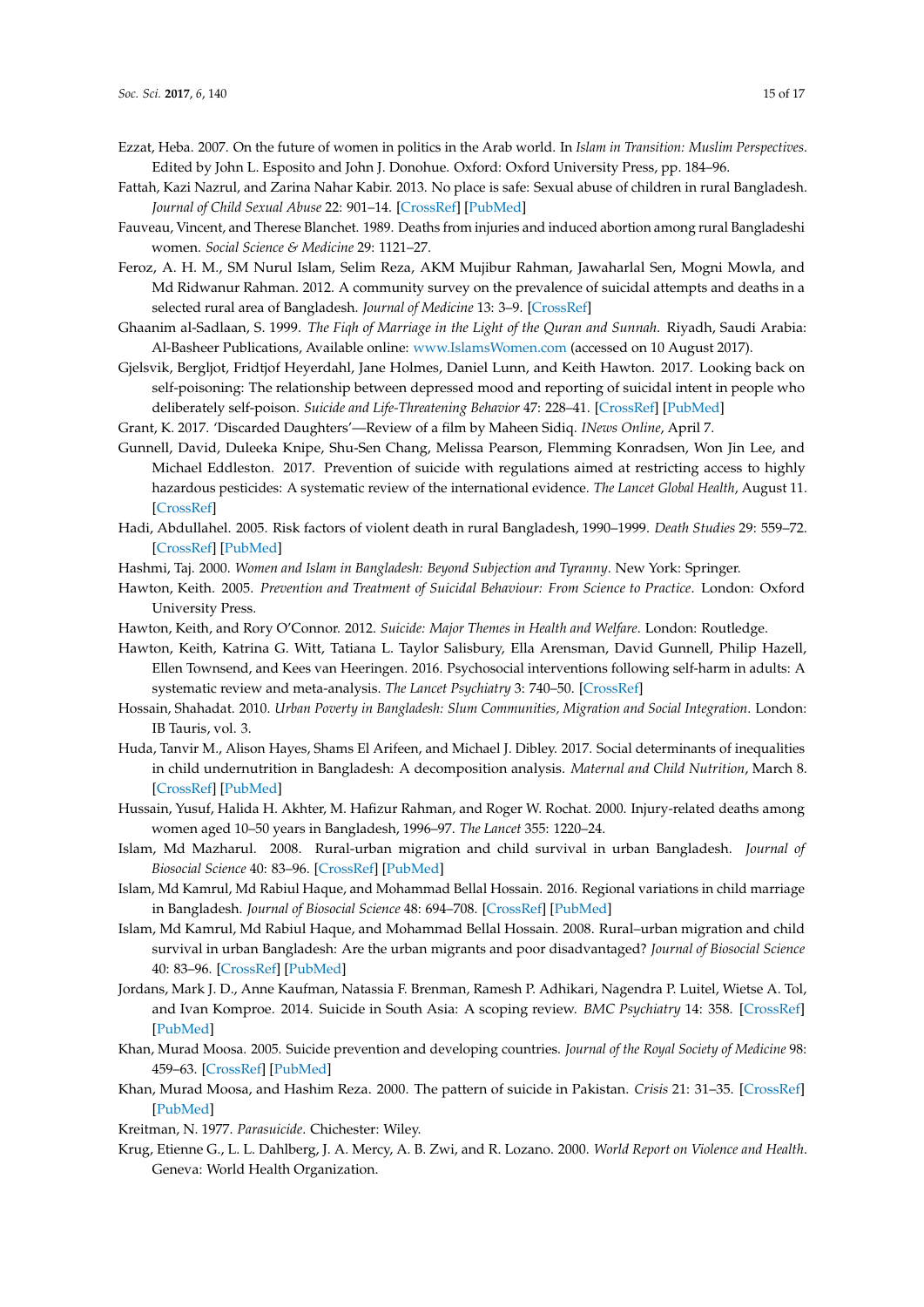- <span id="page-16-18"></span>Labrique, A. B., S. S. Sikder, L. Wu, M. Rashid, H. Ali, B. Ullah, A. A. Shamim, S. Mehra, R. Klemm, H. Banu, and et al. 2013. Beyond pregnancy—The neglected burden of mortality in young women of reproductive age in Bangladesh: A prospective cohort study. *BJOG: An International Journal of Obstetrics and Gynaecology* 120: 1085–89. [\[CrossRef\]](http://dx.doi.org/10.1111/1471-0528.12245) [\[PubMed\]](http://www.ncbi.nlm.nih.gov/pubmed/23647788)
- <span id="page-16-0"></span>Lancet. 2017. Suicide prevention: Keeping the momentum. *Lancet Global Health* 5: e838.
- <span id="page-16-7"></span>Lewis, David. 2011. *Bangladesh: Politics, Economy and Civil Services*. Cambridge: Cambridge University Press.
- <span id="page-16-5"></span>Mashreky, Saidur Rahman, Fazlur Rahman, and Aminur Rahman. 2013. Suicide kills more than 10,000 people every year in Bangladesh. *Archives of Suicide Research* 17: 391–96. [\[CrossRef\]](http://dx.doi.org/10.1080/13811118.2013.801809) [\[PubMed\]](http://www.ncbi.nlm.nih.gov/pubmed/24224672)
- <span id="page-16-8"></span>Matin, Nilufar, Mohammad Shahidul Islam, Musingo TE Mbuvi, Bernard Owuor Odit, Paul Othim Ongugo, and Mohammad Abu Syed. 2014. Group Inequality and Environmental Sustainability: Insights from Bangladesh and Kenyan Forest Commons. *Sustainability* 6: 1462–88. [\[CrossRef\]](http://dx.doi.org/10.3390/su6031462)
- <span id="page-16-11"></span>Miller, Barbara D. B. 1984. Daughter neglect, women's work, and marriage: Pakistan and Bangladesh compared. *Medical Anthropology* 8: 109–26. [\[CrossRef\]](http://dx.doi.org/10.1080/01459740.1984.9965895) [\[PubMed\]](http://www.ncbi.nlm.nih.gov/pubmed/6536850)
- <span id="page-16-13"></span>Mullick, Mohammad Sayadul Islam, and Robert Goodman. 2005. The prevalence of psychiatric disorders among 5–10 years olds in rural, urban and slum areas in Bangladesh. *Social Psychiatry and Psychiatric Epidemiology* 40: 663–71. [\[CrossRef\]](http://dx.doi.org/10.1007/s00127-005-0939-5) [\[PubMed\]](http://www.ncbi.nlm.nih.gov/pubmed/16091858)
- <span id="page-16-16"></span>Nahar, Quamrun, Shams El Arifeen, Kanta Jamil, and Peter Kim Streatfield. 2015. Causes of adult female deaths in Bangladesh: Findings from two National Surveys. *BMC Public Health* 15: 911. [\[CrossRef\]](http://dx.doi.org/10.1186/s12889-015-2256-6) [\[PubMed\]](http://www.ncbi.nlm.nih.gov/pubmed/26381481)
- <span id="page-16-17"></span>Naved, Ruchira Tabassum, and Nazneen Akhtar. 2008. Spousal violence against women and suicidal ideation in Bangladesh. *Women's Health Issues* 18: 442–52. [\[CrossRef\]](http://dx.doi.org/10.1016/j.whi.2008.07.003) [\[PubMed\]](http://www.ncbi.nlm.nih.gov/pubmed/19041596)
- <span id="page-16-9"></span>Nuruzzaman, Mohammed. 2017. Neoliberal economic reforms, the rich and the poor in Bangladesh. *Journal of Contemporary Asia* 34: 33–54. [\[CrossRef\]](http://dx.doi.org/10.1080/00472330480000291)
- <span id="page-16-10"></span>Parveen, Shahnaj. 2007. Gender awareness of rural women in Bangladesh. *Journal of International Women's Studies* 9: 253–69.
- <span id="page-16-2"></span>Pritchard, Colin, and S. Siraj Amanullah. 2007. An analysis of suicide and undetermined death in Muslim-majority countries. *Psychological Medicine* 37: 421–30. [\[CrossRef\]](http://dx.doi.org/10.1017/S0033291706009159) [\[PubMed\]](http://www.ncbi.nlm.nih.gov/pubmed/17176500)
- <span id="page-16-23"></span>Raj, Anita. 2017. Gender empowerment index: A choice of progress or perfection. *Lancet Global Health* 5: 849–50. [\[CrossRef\]](http://dx.doi.org/10.1016/S2214-109X(17)30300-5)
- <span id="page-16-20"></span>Rashid, S. 2006. Small power, little choice: Contextualising reproductive and sexual rights in slums in Bangladesh. *Institute of Development Studies Bulletin* 307: 69–76. [\[CrossRef\]](http://dx.doi.org/10.1111/j.1759-5436.2006.tb00305.x)
- <span id="page-16-19"></span>Reza, S. A. M., A. H. M. Feroz, S. M. Nurul Islam, M. Nazmul Karim, M. Golam Rabbani, M. Sha Halam, A. K. M. Mujibur Rahman, M. Ridwanur Rahman, H. U. Ahmed, A. D. Bhowmik, and et al. 2014. Risk factors of suicide and para-suicide in rural Bangladesh. *Journal of Medicine (Bangladesh)* 14: 123–29. [\[CrossRef\]](http://dx.doi.org/10.3329/jom.v14i2.19653)
- <span id="page-16-21"></span>Ronsmans, Carine, and Myriam Khlat. 1999. Adolescence and risk of violent death during pregnancy in Matlab, Bangladesh. *The Lancet* 354: 1448. [\[CrossRef\]](http://dx.doi.org/10.1016/S0140-6736(99)03222-5)
- <span id="page-16-12"></span>Sawyerr, Alice, and Christopher Bagley. 2017. Child sexual abuse and adolescent and adult adjustment: A review of British and world evidence, with implications for social work, and mental health and school counselling. *Advances in Applied Sociology* 7: 1–15. [\[CrossRef\]](http://dx.doi.org/10.4236/aasoci.2017.71001)
- <span id="page-16-3"></span>Shahnaz, Afroze, Christopher Bagley, Padam Simkhada, and Sadia Kadri. 2017. Suicidal behaviour in Bangladesh. *Open Journal of Social Science* 5: 254–82. [\[CrossRef\]](http://dx.doi.org/10.4236/jss.2017.57016)
- <span id="page-16-15"></span>Shrivastava, Amresh, Megan Kimbrell, and David Lester. 2012. *Suicide from a Global Perspective: Public Health Approaches*. New York: Nova Science Publishers.
- <span id="page-16-1"></span>Silverman, Morton, and Daniel De Leo. 2016. Why is there a need for an international normative and classification system for suicide? *Crisis* 37: 83–87. [\[CrossRef\]](http://dx.doi.org/10.1027/0227-5910/a000419) [\[PubMed\]](http://www.ncbi.nlm.nih.gov/pubmed/27232426)
- <span id="page-16-4"></span>Simkhada, Padam, Edwin Van Teijlingen, R. C. Winter, C. Fanning, A. Dhungel, and S. B. Marahatta. 2015. Why are so many Nepali women killing themselves? A review of key issues. *Journal of Manmohan Memorial Institute of Health Sciences* 1: 43–49. [\[CrossRef\]](http://dx.doi.org/10.3126/jmmihs.v1i4.12001)
- <span id="page-16-6"></span>Varnik, Peeter. 2012. Suicide in the world. *International Journal of Environment and Research on Public Health* 9: 760–71. [\[CrossRef\]](http://dx.doi.org/10.3390/ijerph9030760) [\[PubMed\]](http://www.ncbi.nlm.nih.gov/pubmed/22690161)
- <span id="page-16-14"></span>Vijayakumar, Lakshmi. 2004. Suicide prevention: The urgent need in developing countries. *World Psychiatry* 3: 158–59. [\[PubMed\]](http://www.ncbi.nlm.nih.gov/pubmed/16633485)
- <span id="page-16-22"></span>Wadud, Amina. 1999. *Qur'an and Women: Rereading the Sacred Text from a Woman's Perspective*. Oxford: Oxford University Press.